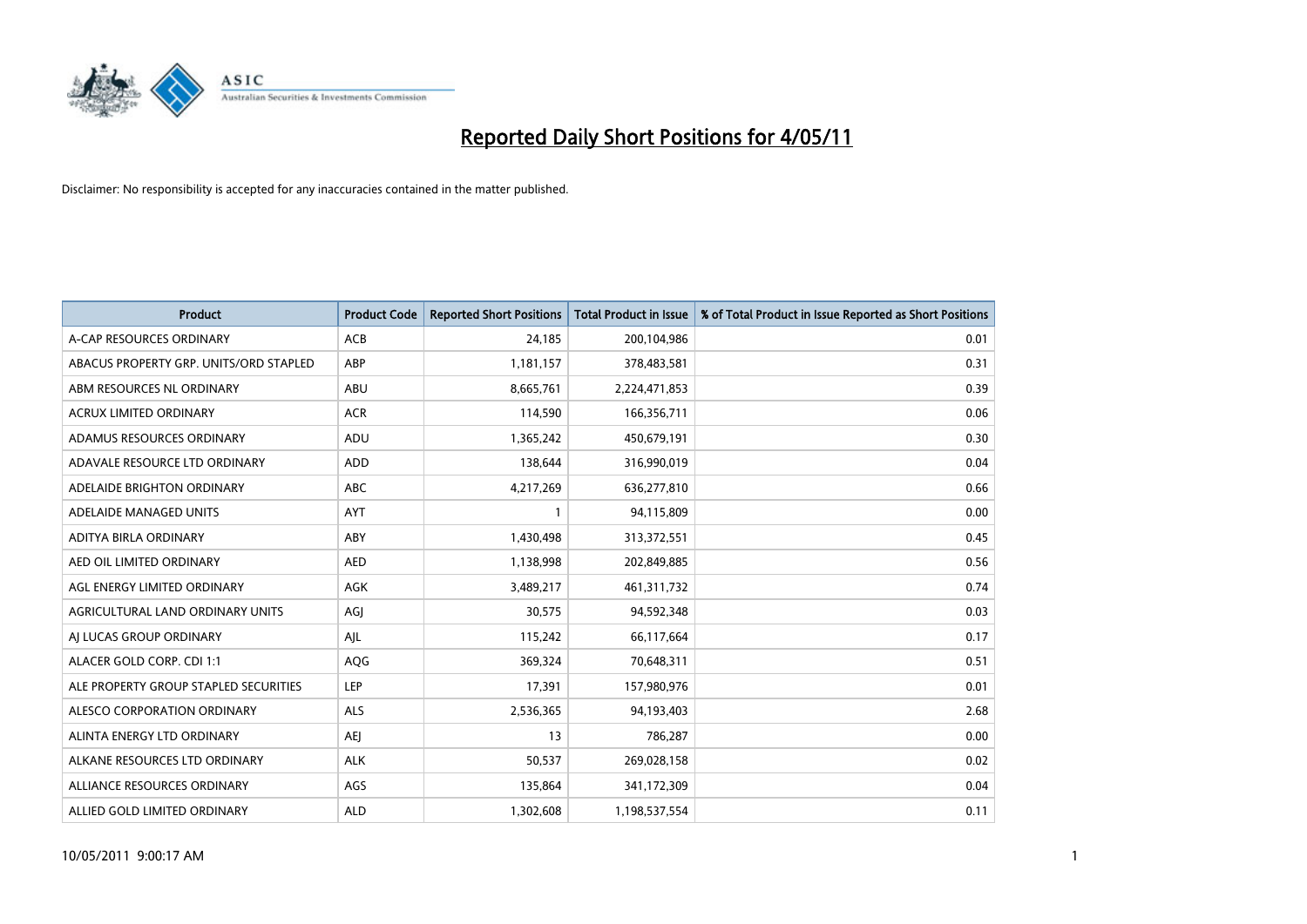

| <b>Product</b>                          | <b>Product Code</b> | <b>Reported Short Positions</b> | Total Product in Issue | % of Total Product in Issue Reported as Short Positions |
|-----------------------------------------|---------------------|---------------------------------|------------------------|---------------------------------------------------------|
| ALTONA MINING LTD ORDINARY              | <b>AOH</b>          | 500,000                         | 472,133,029            | 0.11                                                    |
| ALUMINA LIMITED ORDINARY                | <b>AWC</b>          | 19,936,877                      | 2,440,196,187          | 0.81                                                    |
| AMADEUS ENERGY ORDINARY                 | AMU                 | 454,000                         | 300,288,855            | 0.15                                                    |
| AMALGAMATED HOLDINGS ORDINARY           | AHD                 | 15,611                          | 157,461,063            | 0.01                                                    |
| AMCOR LIMITED ORDINARY                  | <b>AMC</b>          | 7,564,876                       | 1,227,383,880          | 0.57                                                    |
| AMP LIMITED ORDINARY                    | AMP                 | 8,977,540                       | 2,789,686,764          | 0.31                                                    |
| AMPELLA MINING ORDINARY                 | <b>AMX</b>          | 362,862                         | 203,285,108            | 0.17                                                    |
| ANGLOGOLD ASHANTI CDI 5:1               | AGG                 | 66,252                          | 89,207,765             | 0.07                                                    |
| ANSELL LIMITED ORDINARY                 | <b>ANN</b>          | 4,087,922                       | 133,011,550            | 3.08                                                    |
| ANTARES ENERGY LTD ORDINARY             | <b>AZZ</b>          | 101,632                         | 275,500,000            | 0.04                                                    |
| ANZ BANKING GRP LTD ORDINARY            | <b>ANZ</b>          | 8,199,962                       | 2,596,524,283          | 0.30                                                    |
| APA GROUP STAPLED SECURITIES            | <b>APA</b>          | 4,899,779                       | 556,193,951            | 0.87                                                    |
| APEX MINERALS NL ORDINARY               | <b>AXM</b>          | 885,146                         | 5,550,243,713          | 0.02                                                    |
| APN EUROPEAN RETAIL UNITS STAPLED SEC.  | <b>AEZ</b>          | 11,832                          | 544,910,660            | 0.00                                                    |
| APN NEWS & MEDIA ORDINARY               | <b>APN</b>          | 21,465,643                      | 618,568,292            | 3.45                                                    |
| AQUARIUS PLATINUM. ORDINARY             | <b>AOP</b>          | 2,533,985                       | 470,070,802            | 0.53                                                    |
| AQUILA RESOURCES ORDINARY               | <b>AQA</b>          | 3,945,450                       | 374,323,124            | 1.07                                                    |
| ARAFURA RESOURCE LTD ORDINARY           | <b>ARU</b>          | 5,316,965                       | 367,980,342            | 1.45                                                    |
| ARB CORPORATION ORDINARY                | <b>ARP</b>          | 10,508                          | 72,481,302             | 0.01                                                    |
| ARDENT LEISURE GROUP STAPLED SECURITIES | AAD                 | 372,412                         | 318,147,978            | 0.12                                                    |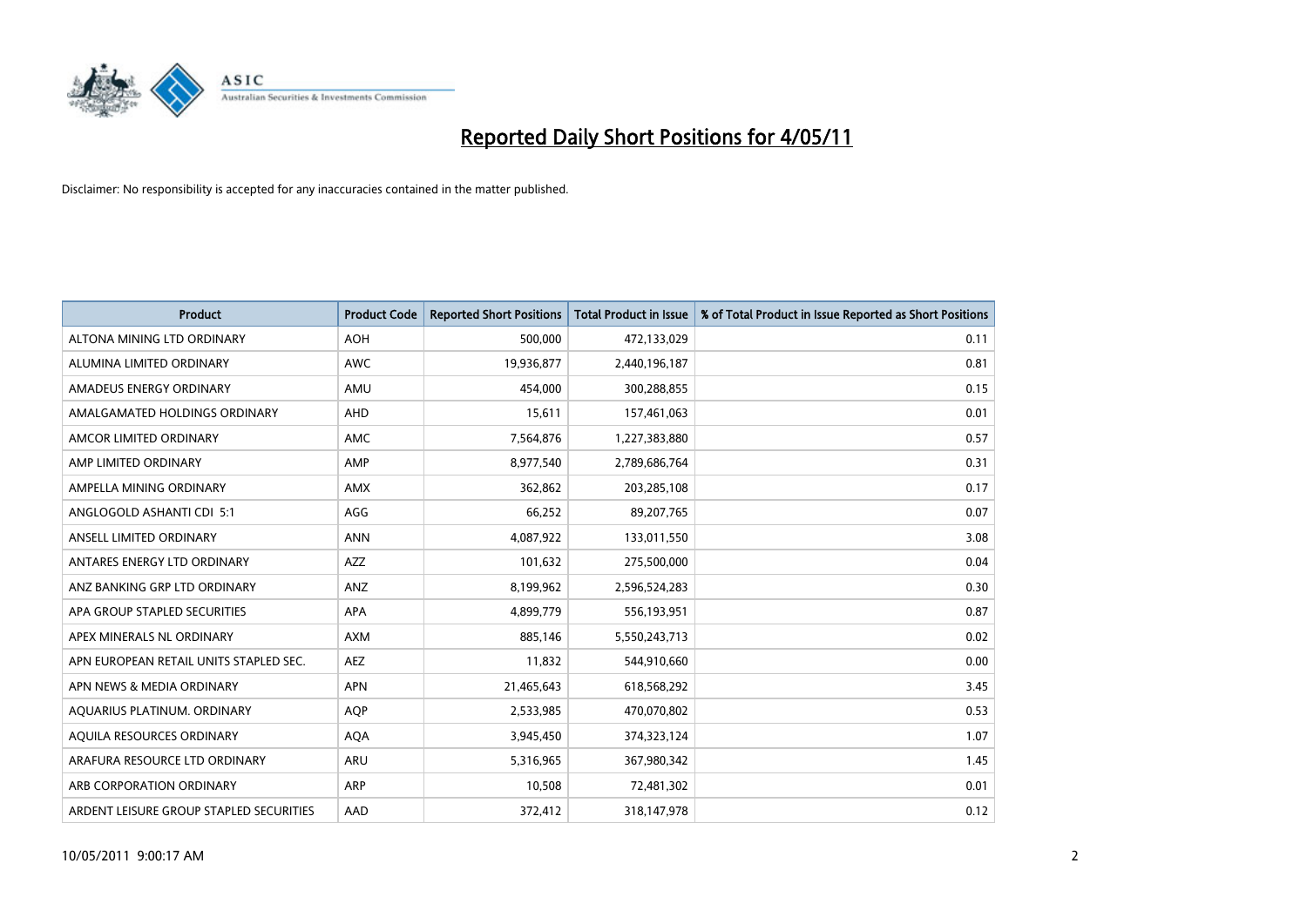

| <b>Product</b>                          | <b>Product Code</b> | <b>Reported Short Positions</b> | Total Product in Issue | % of Total Product in Issue Reported as Short Positions |
|-----------------------------------------|---------------------|---------------------------------|------------------------|---------------------------------------------------------|
| ARISTOCRAT LEISURE ORDINARY             | ALL                 | 35,103,357                      | 536,480,307            | 6.54                                                    |
| ASCIANO LIMITED ORDINARY                | <b>AIO</b>          | 19,482,832                      | 2,926,103,883          | 0.67                                                    |
| ASG GROUP LIMITED ORDINARY              | ASZ                 | 68,401                          | 169,117,796            | 0.04                                                    |
| ASPEN GROUP ORD/UNITS STAPLED           | APZ                 | 1,186,563                       | 592,674,670            | 0.19                                                    |
| ASPIRE MINING LTD ORDINARY              | <b>AKM</b>          | 52,696                          | 535,971,483            | 0.01                                                    |
| <b>ASTON RES LTD ORDINARY</b>           | <b>AZT</b>          | 104,748                         | 204,527,604            | 0.05                                                    |
| ASTRO JAP PROP GROUP STAPLED SECURITIES | AJA                 | 23,672                          | 58,445,002             | 0.05                                                    |
| ASX LIMITED ORDINARY                    | ASX                 | 1,287,507                       | 175,136,729            | 0.75                                                    |
| ATLANTIC LIMITED ORDINARY               | ATI                 | 519,417                         | 113,179,279            | 0.46                                                    |
| ATLAS IRON LIMITED ORDINARY             | <b>AGO</b>          | 1,789,061                       | 823,820,142            | 0.21                                                    |
| AURORA MINERALS LTD ORDINARY            | <b>ARM</b>          | 436                             | 104,167,499            | 0.00                                                    |
| AURORA OIL & GAS ORDINARY               | <b>AUT</b>          | 4,083,065                       | 403,687,342            | 1.00                                                    |
| AUSDRILL LIMITED ORDINARY               | ASL                 | 313,850                         | 300,677,909            | 0.09                                                    |
| AUSENCO LIMITED ORDINARY                | <b>AAX</b>          | 3,216,367                       | 122,987,022            | 2.61                                                    |
| <b>AUSTAL LIMITED ORDINARY</b>          | ASB                 | 190,484                         | 188,069,638            | 0.10                                                    |
| <b>AUSTAR UNITED ORDINARY</b>           | <b>AUN</b>          | 2,185,139                       | 1,271,389,658          | 0.15                                                    |
| AUSTBROKERS HOLDINGS ORDINARY           | <b>AUB</b>          | $\overline{2}$                  | 54,658,736             | 0.00                                                    |
| AUSTEREO GROUP LTD. ORDINARY            | <b>AEO</b>          | 1,641,037                       | 344,783,708            | 0.47                                                    |
| AUSTIN ENGINEERING ORDINARY             | <b>ANG</b>          | 9,469                           | 71,714,403             | 0.01                                                    |
| <b>AUSTRALAND ASSETS ASSETS</b>         | AAZPB               | 1,168                           | 2,750,000              | 0.04                                                    |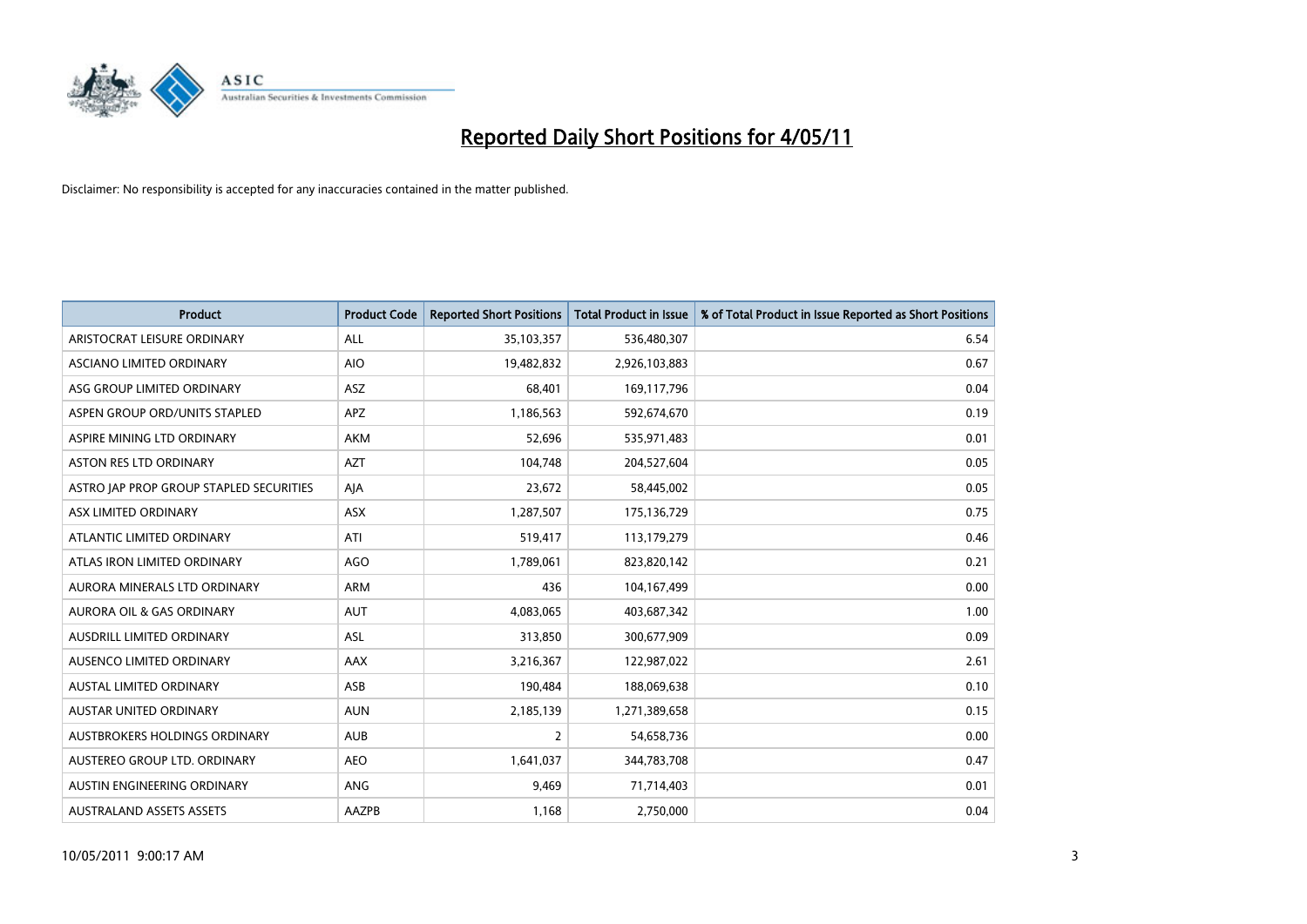

| <b>Product</b>                       | <b>Product Code</b> | <b>Reported Short Positions</b> | Total Product in Issue | % of Total Product in Issue Reported as Short Positions |
|--------------------------------------|---------------------|---------------------------------|------------------------|---------------------------------------------------------|
| AUSTRALAND PROPERTY STAPLED SECURITY | <b>ALZ</b>          | 971,451                         | 576,846,597            | 0.15                                                    |
| AUSTRALIAN AGRICULT. ORDINARY        | AAC                 | 4,430,648                       | 264,264,459            | 1.65                                                    |
| <b>AUSTRALIAN EDUCATION UNITS</b>    | <b>AEU</b>          | 625.000                         | 175,465,397            | 0.36                                                    |
| AUSTRALIAN INFRASTR. UNITS/ORDINARY  | <b>AIX</b>          | 889,495                         | 620,733,944            | 0.13                                                    |
| AUSTRALIAN MINES LTD ORDINARY        | <b>AUZ</b>          | 1,400,000                       | 576,910,315            | 0.24                                                    |
| AUSTRALIAN PHARM, ORDINARY           | API                 | 783,453                         | 488,115,883            | 0.15                                                    |
| AUTOMOTIVE HOLDINGS ORDINARY         | <b>AHE</b>          | 135,174                         | 226,387,577            | 0.06                                                    |
| AVEXA LIMITED ORDINARY               | <b>AVX</b>          | 243,657                         | 847,688,779            | 0.03                                                    |
| AWE LIMITED ORDINARY                 | <b>AWE</b>          | 1,653,621                       | 521,871,941            | 0.33                                                    |
| AZUMAH RESOURCES ORDINARY            | <b>AZM</b>          | 172,920                         | 275,196,055            | 0.06                                                    |
| BANDANNA ENERGY ORDINARY             | <b>BND</b>          | 268,435                         | 426,515,482            | 0.05                                                    |
| BANK OF QUEENSLAND. ORDINARY         | <b>BOO</b>          | 3,277,354                       | 222,072,957            | 1.47                                                    |
| <b>BANNERMAN RESOURCES ORDINARY</b>  | <b>BMN</b>          | 356,120                         | 234,435,934            | 0.15                                                    |
| <b>BATHURST RESOURCES ORDINARY</b>   | <b>BTU</b>          | 4,994,094                       | 613,741,330            | 0.79                                                    |
| <b>BAUXITE RESOURCE LTD ORDINARY</b> | <b>BAU</b>          | 109,797                         | 235,379,896            | 0.05                                                    |
| BC IRON LIMITED ORDINARY             | <b>BCI</b>          | 27,187                          | 94,361,000             | 0.03                                                    |
| BEACH ENERGY LIMITED ORDINARY        | <b>BPT</b>          | 1,762,504                       | 1,102,788,311          | 0.14                                                    |
| BEADELL RESOURCE LTD ORDINARY        | <b>BDR</b>          | 962,098                         | 622,147,828            | 0.14                                                    |
| BENDIGO AND ADELAIDE ORDINARY        | <b>BEN</b>          | 5,736,347                       | 360,048,771            | 1.59                                                    |
| BERKELEY RESOURCES ORDINARY          | <b>BKY</b>          | 371,883                         | 174,298,273            | 0.20                                                    |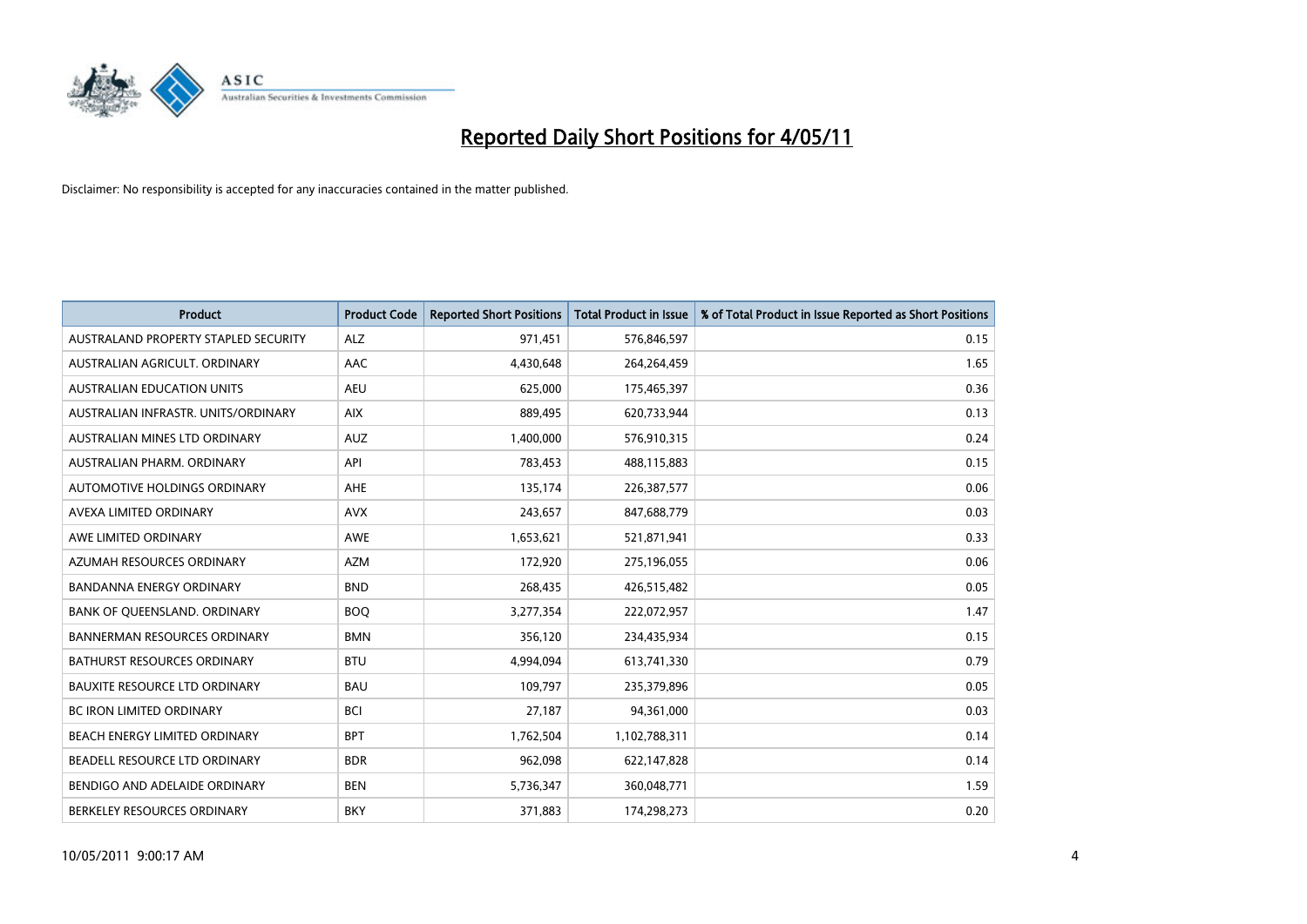

| <b>Product</b>                       | <b>Product Code</b> | <b>Reported Short Positions</b> | <b>Total Product in Issue</b> | % of Total Product in Issue Reported as Short Positions |
|--------------------------------------|---------------------|---------------------------------|-------------------------------|---------------------------------------------------------|
| BETASHARES ASX FIN ETF UNITS         | <b>OFN</b>          | 28,500                          | 4,509,251                     | 0.63                                                    |
| BETASHARES ASX RES ETF UNITS         | <b>ORE</b>          | 198,220                         | 4,519,432                     | 4.39                                                    |
| <b>BHP BILLITON LIMITED ORDINARY</b> | <b>BHP</b>          | 41,004,303                      | 3,209,181,688                 | 1.21                                                    |
| <b>BILLABONG ORDINARY</b>            | <b>BBG</b>          | 14,257,865                      | 254,037,587                   | 5.59                                                    |
| <b>BIOTA HOLDINGS ORDINARY</b>       | <b>BTA</b>          | 2,107,632                       | 181,417,556                   | 1.15                                                    |
| <b>BISALLOY STEEL ORDINARY</b>       | <b>BIS</b>          | 84.480                          | 216,455,965                   | 0.04                                                    |
| BKI INVESTMENT LTD ORDINARY          | <b>BKI</b>          | 508                             | 422,863,407                   | 0.00                                                    |
| <b>BLACKTHORN RESOURCES ORDINARY</b> | <b>BTR</b>          | 35,848                          | 106,885,300                   | 0.03                                                    |
| <b>BLUESCOPE STEEL LTD ORDINARY</b>  | <b>BSL</b>          | 44,646,656                      | 1,842,207,385                 | 2.43                                                    |
| <b>BOART LONGYEAR ORDINARY</b>       | <b>BLY</b>          | 5,761,838                       | 461, 163, 412                 | 1.24                                                    |
| <b>BOOM LOGISTICS ORDINARY</b>       | <b>BOL</b>          | 337,999                         | 461,500,712                   | 0.07                                                    |
| BORAL LIMITED, ORDINARY              | <b>BLD</b>          | 28,993,007                      | 729,925,990                   | 3.95                                                    |
| BOTSWANA METALS LTD ORDINARY         | <b>BML</b>          | 7,000                           | 143,717,013                   | 0.00                                                    |
| <b>BOW ENERGY LIMITED ORDINARY</b>   | <b>BOW</b>          | 3,731,482                       | 349,417,229                   | 1.06                                                    |
| <b>BRADKEN LIMITED ORDINARY</b>      | <b>BKN</b>          | 1,510,714                       | 142,829,226                   | 1.04                                                    |
| <b>BRAMBLES LIMITED ORDINARY</b>     | <b>BXB</b>          | 12,051,071                      | 1,479,190,996                 | 0.79                                                    |
| BREVILLE GROUP LTD ORDINARY          | <b>BRG</b>          | 2,794                           | 129,995,322                   | 0.00                                                    |
| <b>BRICKWORKS LIMITED ORDINARY</b>   | <b>BKW</b>          | 13,478                          | 147,567,333                   | 0.01                                                    |
| <b>BROCKMAN RESOURCES ORDINARY</b>   | <b>BRM</b>          | 90,835                          | 144,803,151                   | 0.06                                                    |
| BT INVESTMENT MNGMNT ORDINARY        | <b>BTT</b>          | 554,785                         | 160,000,000                   | 0.35                                                    |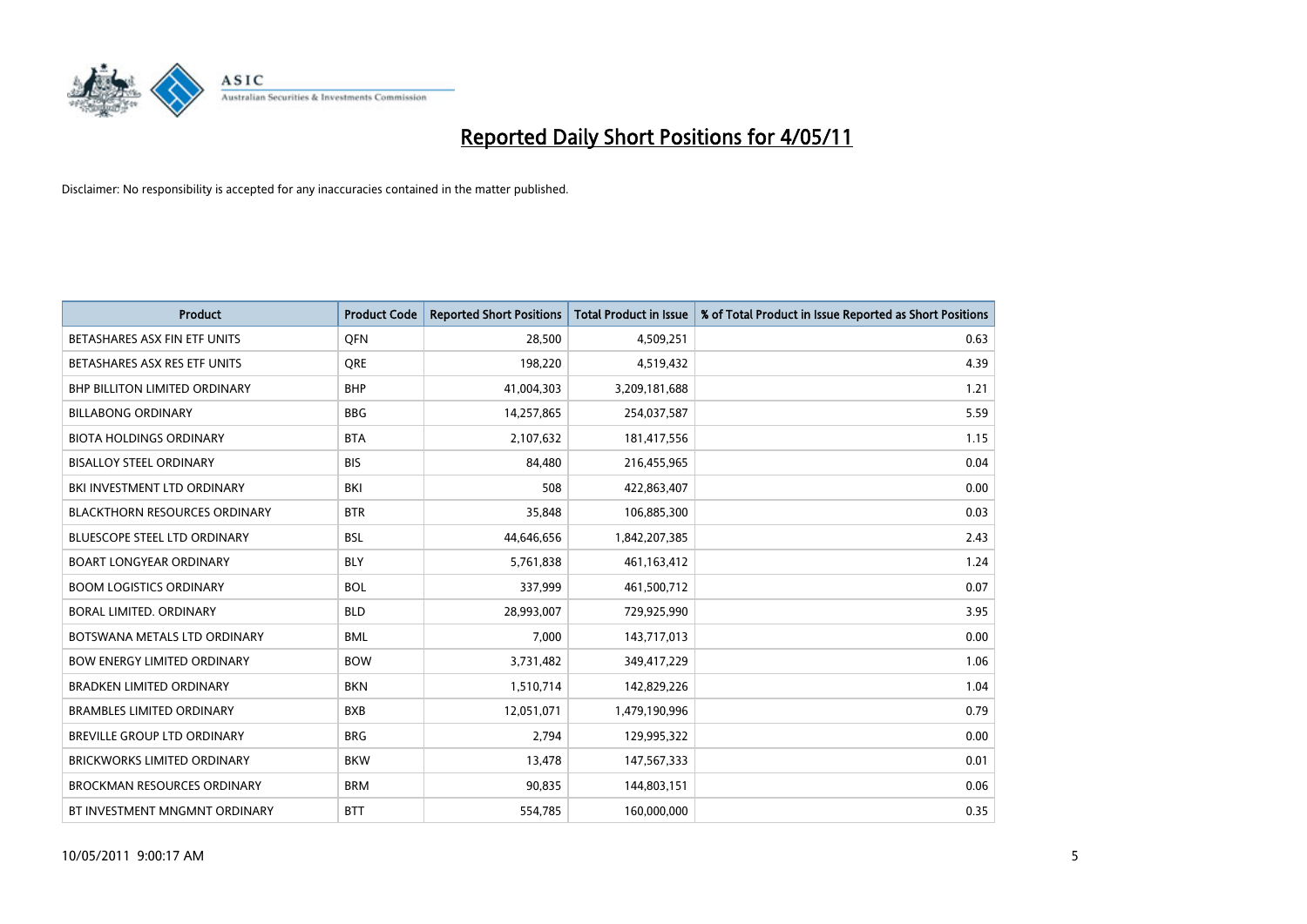

| <b>Product</b>                        | <b>Product Code</b> | <b>Reported Short Positions</b> | Total Product in Issue | % of Total Product in Issue Reported as Short Positions |
|---------------------------------------|---------------------|---------------------------------|------------------------|---------------------------------------------------------|
| <b>BURU ENERGY ORDINARY</b>           | <b>BRU</b>          | 7,037,559                       | 182,840,549            | 3.85                                                    |
| <b>BWP TRUST ORDINARY UNITS</b>       | <b>BWP</b>          | 637.064                         | 520,012,793            | 0.12                                                    |
| CABCHARGE AUSTRALIA ORDINARY          | CAB                 | 1,152,154                       | 120,437,014            | 0.96                                                    |
| CALTEX AUSTRALIA ORDINARY             | <b>CTX</b>          | 6,039,343                       | 270,000,000            | 2.23                                                    |
| <b>CAMPBELL BROTHERS ORDINARY</b>     | CPB                 | 105,358                         | 67,503,411             | 0.14                                                    |
| CAPE LAMBERT RES LTD ORDINARY         | <b>CFE</b>          | 1,169,977                       | 571,849,603            | 0.20                                                    |
| <b>CARBON ENERGY ORDINARY</b>         | <b>CNX</b>          | 722,106                         | 698,517,858            | 0.09                                                    |
| CARDNO LIMITED ORDINARY               | CDD                 | $\overline{2}$                  | 106,840,756            | 0.00                                                    |
| CARNARVON PETROLEUM ORDINARY          | <b>CVN</b>          | 7,660,216                       | 687,820,634            | 1.10                                                    |
| <b>CARNEGIE WAVE ENERGY ORDINARY</b>  | <b>CWE</b>          | 83,000                          | 859,087,627            | 0.01                                                    |
| <b>CARPATHIAN RESOURCES ORDINARY</b>  | <b>CPN</b>          | 75,000                          | 265,533,501            | 0.03                                                    |
| CARPENTARIA EXP. LTD ORDINARY         | CAP                 | 9,777                           | 98,741,301             | 0.01                                                    |
| CARSALES.COM LTD ORDINARY             | <b>CRZ</b>          | 3,780,967                       | 234,338,300            | 1.61                                                    |
| CASH CONVERTERS ORD/DIV ACCESS        | CCV                 | 68,191                          | 379,761,025            | 0.01                                                    |
| <b>CASPIAN OIL &amp; GAS ORDINARY</b> | <b>CIG</b>          | 50,000                          | 1,331,500,513          | 0.00                                                    |
| CATALPA RESOURCES ORDINARY            | CAH                 | 131,128                         | 178,014,015            | 0.07                                                    |
| <b>CEC GROUP LIMITED ORDINARY</b>     | <b>CEG</b>          | 1,750                           | 79,662,662             | 0.00                                                    |
| CELLESTIS LIMITED ORDINARY            | <b>CST</b>          | 30,720                          | 96,151,778             | 0.03                                                    |
| <b>CELLNET GROUP ORDINARY</b>         | <b>CLT</b>          | 1,342                           | 61,596,082             | 0.00                                                    |
| CENTRAL PETROLEUM ORDINARY            | <b>CTP</b>          | 664,129                         | 982,298,842            | 0.07                                                    |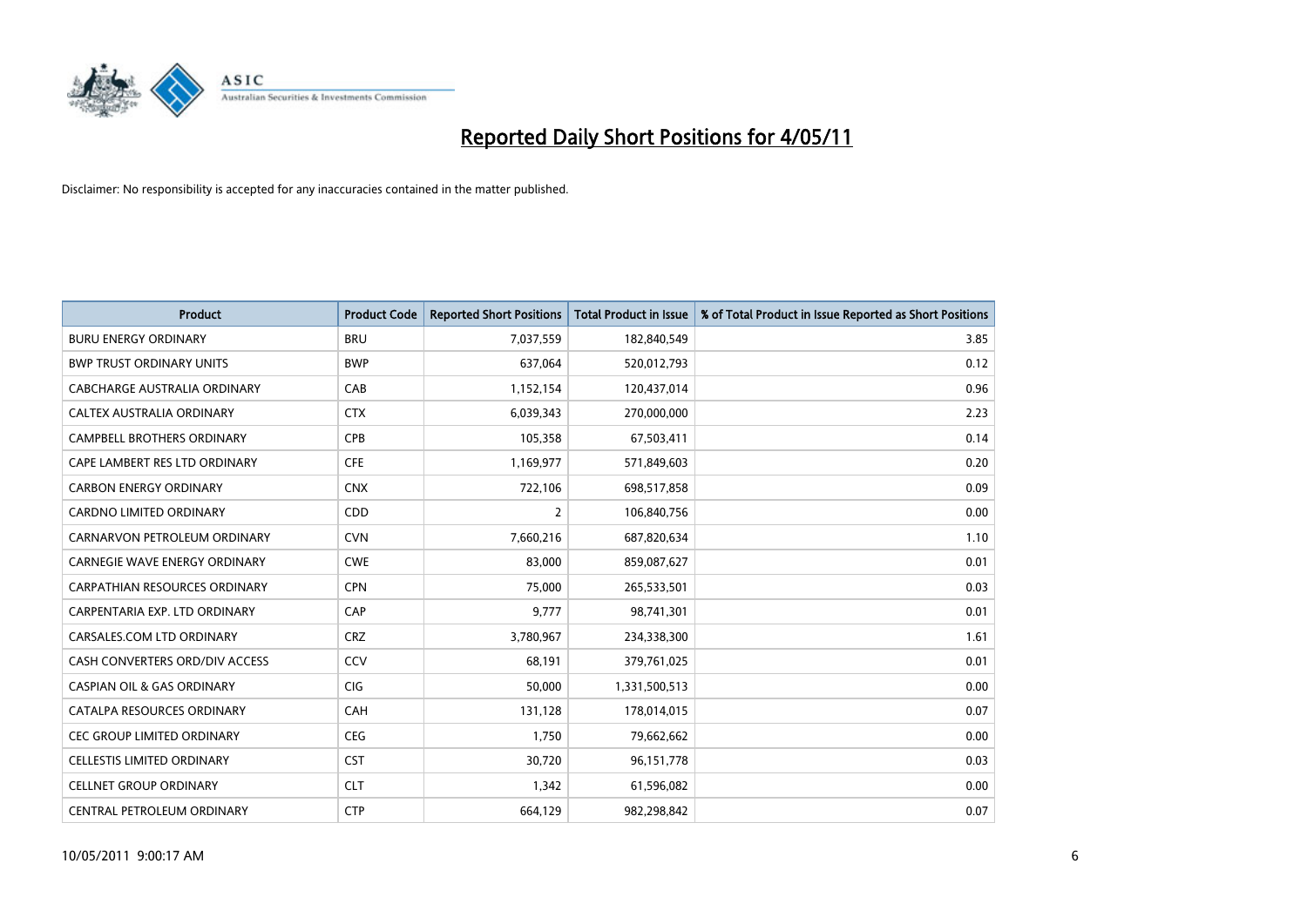

| <b>Product</b>                             | <b>Product Code</b> | <b>Reported Short Positions</b> | Total Product in Issue | % of Total Product in Issue Reported as Short Positions |
|--------------------------------------------|---------------------|---------------------------------|------------------------|---------------------------------------------------------|
| <b>CENTRO PROPERTIES UNITS/ORD STAPLED</b> | <b>CNP</b>          | 154,449                         | 972,414,514            | 0.02                                                    |
| CENTRO RETAIL GROUP STAPLED SECURITIES     | <b>CER</b>          | 2,715,163                       | 2,286,399,424          | 0.11                                                    |
| CERAMIC FUEL CELLS ORDINARY                | CFU                 | 1,167,073                       | 1,201,353,566          | 0.09                                                    |
| CFS RETAIL PROPERTY UNITS                  | <b>CFX</b>          | 37,636,106                      | 2,839,591,911          | 1.30                                                    |
| <b>CGA MINING LIMITED ORDINARY</b>         | <b>CGX</b>          | 274,000                         | 333,265,726            | 0.08                                                    |
| <b>CHALLENGER DIV.PRO. STAPLED UNITS</b>   | <b>CDI</b>          | 54,052                          | 913,426,007            | 0.00                                                    |
| CHALLENGER INFRAST. STAPLED UNITS          | <b>CIF</b>          | 8.176                           | 316,223,785            | 0.00                                                    |
| <b>CHALLENGER LIMITED ORDINARY</b>         | CGF                 | 4,356,653                       | 500,332,188            | 0.86                                                    |
| CHANDLER MACLEOD LTD ORDINARY              | <b>CMG</b>          | 11,970                          | 463,971,344            | 0.00                                                    |
| CHARTER HALL GROUP STAPLED US PROHIBIT.    | <b>CHC</b>          | 965,860                         | 306,341,814            | 0.32                                                    |
| <b>CHARTER HALL OFFICE UNIT</b>            | CQO                 | 1,747,652                       | 493,319,730            | 0.33                                                    |
| <b>CHARTER HALL RETAIL UNITS</b>           | <b>COR</b>          | 630,160                         | 305,200,723            | 0.19                                                    |
| CHEMGENEX PHARMACEUT ORDINARY              | <b>CXS</b>          | 6,704,697                       | 313,558,870            | 2.14                                                    |
| CHINA YUNNAN COPPER ORDINARY               | <b>CYU</b>          | 184,695                         | 127,562,533            | 0.14                                                    |
| CITIGOLD CORP LTD ORDINARY                 | <b>CTO</b>          | 2,259,216                       | 1,040,278,301          | 0.22                                                    |
| CLINUVEL PHARMACEUT. ORDINARY              | <b>CUV</b>          | 4,127                           | 30,381,706             | 0.01                                                    |
| <b>CLOUGH LIMITED ORDINARY</b>             | <b>CLO</b>          | 272,229                         | 769,801,269            | 0.03                                                    |
| <b>COAL &amp; ALLIED ORDINARY</b>          | <b>CNA</b>          | 9,809                           | 86,584,735             | 0.01                                                    |
| COAL OF AFRICA LTD ORDINARY                | <b>CZA</b>          | 280,579                         | 531,139,661            | 0.05                                                    |
| <b>COALSPUR MINES LTD ORDINARY</b>         | <b>CPL</b>          | 894.970                         | 494.593.428            | 0.18                                                    |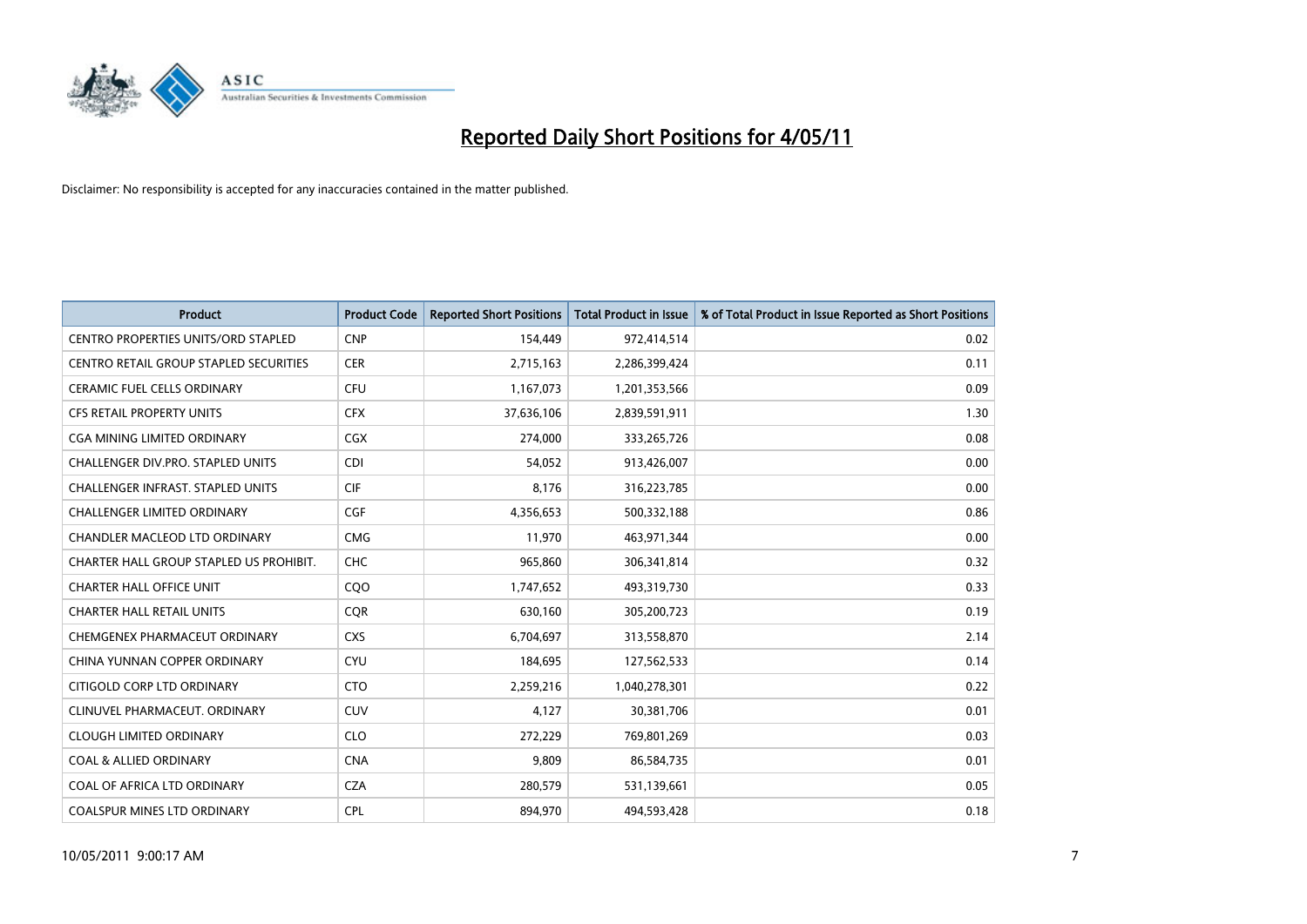

| <b>Product</b>                          | <b>Product Code</b> | <b>Reported Short Positions</b> | Total Product in Issue | % of Total Product in Issue Reported as Short Positions |
|-----------------------------------------|---------------------|---------------------------------|------------------------|---------------------------------------------------------|
| COCA-COLA AMATIL ORDINARY               | <b>CCL</b>          | 8,650,108                       | 757,969,396            | 1.12                                                    |
| COCHLEAR LIMITED ORDINARY               | <b>COH</b>          | 1,512,221                       | 56,745,023             | 2.64                                                    |
| <b>COCKATOO COAL ORDINARY</b>           | <b>COK</b>          | 10,038,101                      | 1,016,096,908          | 0.98                                                    |
| <b>COKAL LTD ORDINARY</b>               | <b>CKA</b>          | 392,815                         | 128,083,735            | 0.31                                                    |
| COMMONWEALTH BANK, ORDINARY             | <b>CBA</b>          | 15,510,231                      | 1,558,614,744          | 0.95                                                    |
| COMMONWEALTH PROP ORDINARY UNITS        | <b>CPA</b>          | 25,693,681                      | 2,449,599,711          | 1.04                                                    |
| <b>COMPASS RESOURCES ORDINARY</b>       | <b>CMR</b>          | 160,952                         | 147,402,920            | 0.11                                                    |
| <b>COMPUTERSHARE LTD ORDINARY</b>       | CPU                 | 3,988,485                       | 555,664,059            | 0.69                                                    |
| CONNECTEAST GROUP STAPLED               | CEU                 | 30,498,998                      | 3,940,145,951          | 0.77                                                    |
| CONQUEST MINING ORDINARY                | <b>COT</b>          | 393,208                         | 583,241,478            | 0.05                                                    |
| CONSOLIDATED MEDIA, ORDINARY            | CMJ                 | 3,535,585                       | 561,834,996            | 0.63                                                    |
| CONTANGO MICROCAP ORDINARY              | <b>CTN</b>          | 7,500                           | 146,423,773            | 0.01                                                    |
| CONTINENTAL COAL LTD ORDINARY           | CCC                 | 682,763                         | 1,980,616,757          | 0.03                                                    |
| COOPER ENERGY LTD ORDINARY              | <b>COE</b>          | 89,539                          | 292,576,001            | 0.03                                                    |
| <b>COPPER STRIKE LTD ORDINARY</b>       | <b>CSE</b>          | 714                             | 129,455,571            | 0.00                                                    |
| <b>CORDLIFE LIMITED ORDINARY</b>        | CBB                 |                                 | 145,360,920            | 0.00                                                    |
| <b>COUNT FINANCIAL ORDINARY</b>         | COU                 | 793,149                         | 262,212,976            | 0.31                                                    |
| CRANE GROUP LIMITED ORDINARY            | <b>CRG</b>          | 380,874                         | 79,110,667             | 0.48                                                    |
| <b>CROMWELL PROP STAPLED SECURITIES</b> | <b>CMW</b>          | 189,251                         | 962,845,605            | 0.02                                                    |
| <b>CROWN LIMITED ORDINARY</b>           | <b>CWN</b>          | 4.443.962                       | 754,131,800            | 0.58                                                    |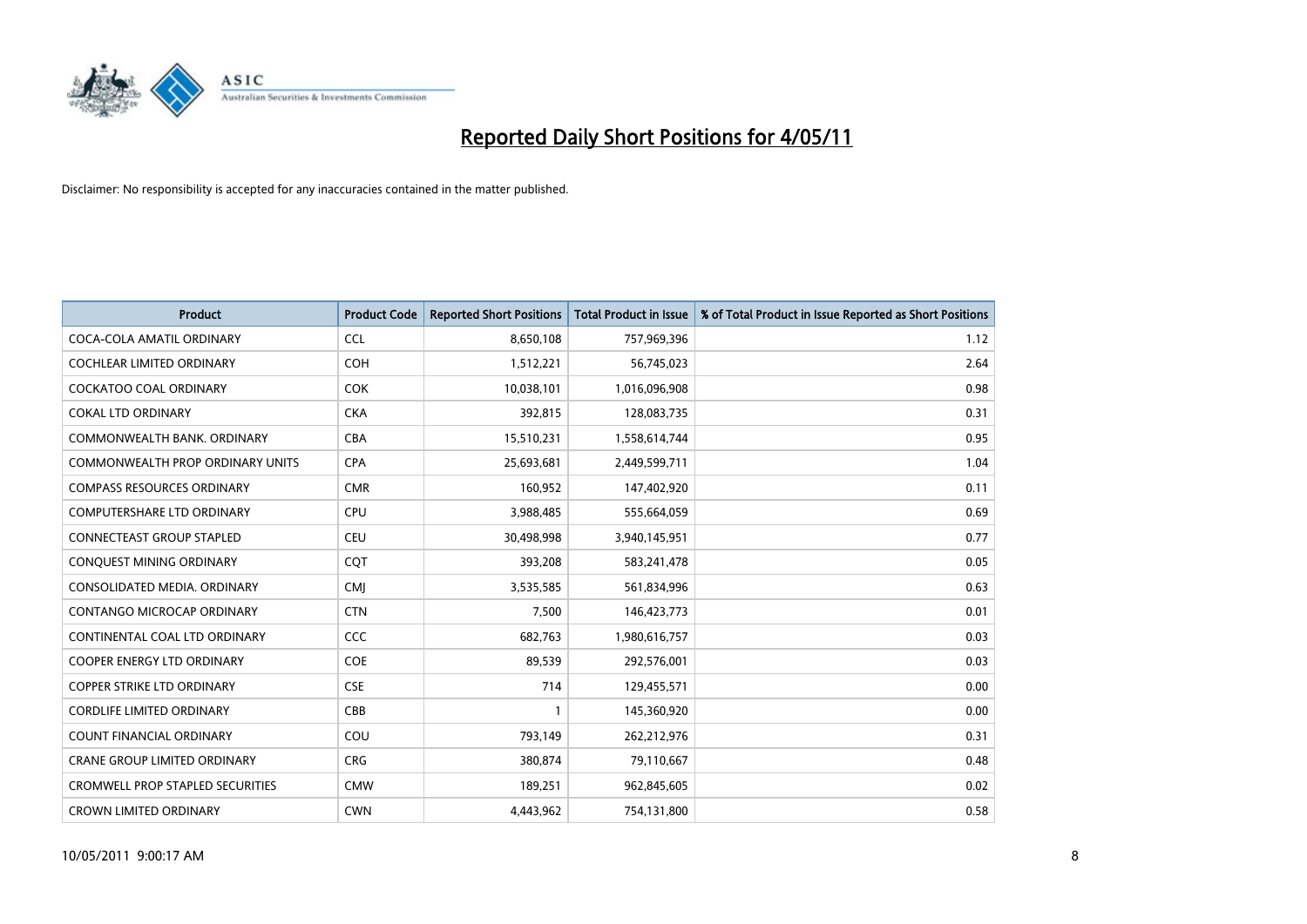

| <b>Product</b>                       | <b>Product Code</b> | <b>Reported Short Positions</b> | Total Product in Issue | % of Total Product in Issue Reported as Short Positions |
|--------------------------------------|---------------------|---------------------------------|------------------------|---------------------------------------------------------|
| <b>CSG LIMITED ORDINARY</b>          | CSV                 | 837,007                         | 277,224,500            | 0.31                                                    |
| <b>CSL LIMITED ORDINARY</b>          | <b>CSL</b>          | 9,051,300                       | 537,360,639            | 1.68                                                    |
| <b>CSR LIMITED ORDINARY</b>          | <b>CSR</b>          | 12,543,701                      | 506,000,315            | 2.45                                                    |
| <b>CUDECO LIMITED ORDINARY</b>       | CDU                 | 1,050,396                       | 145,512,643            | 0.72                                                    |
| <b>CUE ENERGY RESOURCE ORDINARY</b>  | <b>CUE</b>          | 84.070                          | 694,819,718            | 0.01                                                    |
| <b>CUSTOMERS LIMITED ORDINARY</b>    | CUS                 | 56,437                          | 134,869,357            | 0.04                                                    |
| DART ENERGY LTD ORDINARY             | <b>DTE</b>          | 578,401                         | 659,706,374            | 0.07                                                    |
| DAVID JONES LIMITED ORDINARY         | <b>DJS</b>          | 22,022,458                      | 518,034,694            | 4.23                                                    |
| <b>DECMIL GROUP LIMITED ORDINARY</b> | <b>DCG</b>          | 17,397                          | 124,204,568            | 0.01                                                    |
| DEEP YELLOW LIMITED ORDINARY         | <b>DYL</b>          | 15.876                          | 1,127,534,458          | 0.00                                                    |
| DEVINE LIMITED ORDINARY              | <b>DVN</b>          | 1.000                           | 634,918,223            | 0.00                                                    |
| DEXUS PROPERTY GROUP STAPLED UNITS   | <b>DXS</b>          | 20,949,780                      | 4,839,024,176          | 0.43                                                    |
| DISCOVERY METALS LTD ORDINARY        | <b>DML</b>          | 2,867,159                       | 437,114,481            | 0.65                                                    |
| DIERRIWARRH ORDINARY                 | <b>DIW</b>          | 204                             | 214,589,736            | 0.00                                                    |
| DOMINO PIZZA ENTERPR ORDINARY        | <b>DMP</b>          | 245,003                         | 68,407,674             | 0.36                                                    |
| DOWNER EDI LIMITED ORDINARY          | <b>DOW</b>          | 6,852,240                       | 429,100,296            | 1.56                                                    |
| DUET GROUP STAPLED US PROHIBIT.      | <b>DUE</b>          | 2,095,354                       | 909,692,991            | 0.23                                                    |
| DULUXGROUP LIMITED ORDINARY          | <b>DLX</b>          | 8,014,321                       | 367,456,259            | 2.18                                                    |
| DYESOL LIMITED ORDINARY              | <b>DYE</b>          | 250,500                         | 143,746,197            | 0.17                                                    |
| EASTERN STAR GAS ORDINARY            | <b>ESG</b>          | 6,869,534                       | 991,567,041            | 0.67                                                    |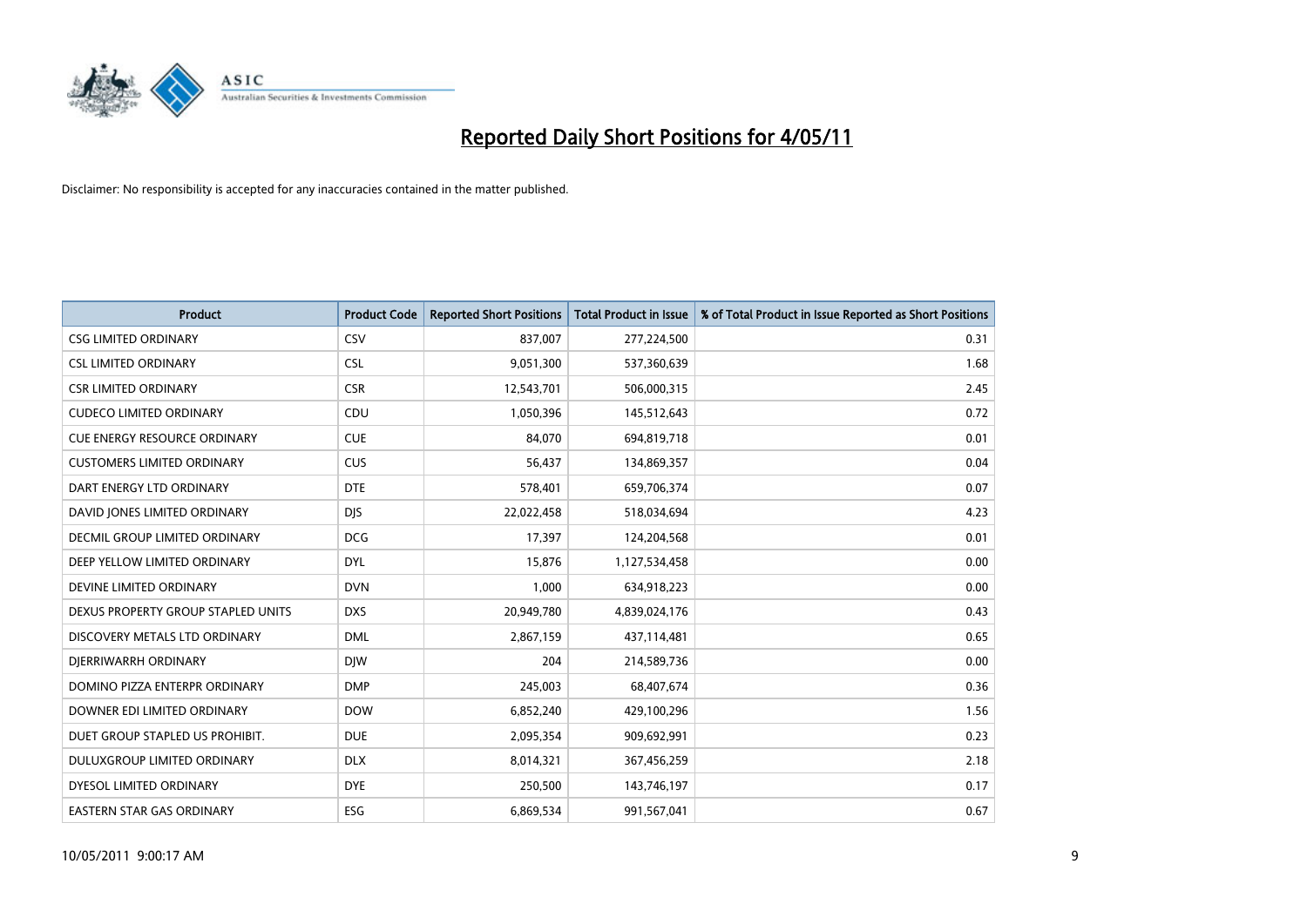

| <b>Product</b>                            | <b>Product Code</b> | <b>Reported Short Positions</b> | Total Product in Issue | % of Total Product in Issue Reported as Short Positions |
|-------------------------------------------|---------------------|---------------------------------|------------------------|---------------------------------------------------------|
| <b>EDT RETAIL TRUST UNITS</b>             | <b>EDT</b>          | 117,407                         | 4,700,290,868          | 0.00                                                    |
| ELDERS LIMITED HYBRIDS                    | <b>ELDPA</b>        | 164,134                         | 1,500,000              | 10.94                                                   |
| <b>ELDERS LIMITED ORDINARY</b>            | <b>ELD</b>          | 14,886,222                      | 448,598,480            | 3.32                                                    |
| ELDORADO GOLD CORP CDI 1:1                | EAU                 | 97,723                          | 19,644,760             | 0.48                                                    |
| ELIXIR PETROLEUM LTD ORDINARY             | <b>EXR</b>          | 324,400                         | 188,988,472            | 0.17                                                    |
| <b>EMECO HOLDINGS ORDINARY</b>            | <b>EHL</b>          | 127,574                         | 631,237,586            | 0.01                                                    |
| ENERGY RESOURCES ORDINARY 'A'             | <b>ERA</b>          | 5,335,678                       | 190,737,934            | 2.79                                                    |
| ENERGY WORLD CORPOR. ORDINARY             | <b>EWC</b>          | 19,635,080                      | 1,561,166,672          | 1.24                                                    |
| <b>ENTEK ENERGY LTD ORDINARY</b>          | ETE                 | 489.903                         | 330,846,405            | 0.15                                                    |
| <b>ENTELLECT LIMITED ORDINARY</b>         | <b>ESN</b>          | 464,050                         | 87,239,240             | 0.53                                                    |
| ENVESTRA LIMITED ORDINARY                 | <b>ENV</b>          | 3,375,339                       | 1,468,560,201          | 0.22                                                    |
| EQUINOX MINERALS LTD CHESS DEPOSITARY INT | EQN                 | 1,217,738                       | 879,495,876            | 0.13                                                    |
| EUREKA ENERGY LTD ORDINARY                | <b>EKA</b>          | 986,729                         | 237,014,050            | 0.41                                                    |
| EVEREST FINANCIAL ORDINARY                | EFG                 | 4,300                           | 25,143,824             | 0.02                                                    |
| <b>EXTRACT RESOURCES ORDINARY</b>         | <b>EXT</b>          | 949,949                         | 251,028,608            | 0.36                                                    |
| FAIRFAX MEDIA LTD ORDINARY                | <b>FXI</b>          | 316,067,179                     | 2,351,955,725          | 13.42                                                   |
| <b>FAR LTD ORDINARY</b>                   | <b>FAR</b>          | 21,000,000                      | 1,245,351,164          | 1.69                                                    |
| FERRAUS LIMITED ORDINARY                  | <b>FRS</b>          | 24,650                          | 249,398,565            | 0.01                                                    |
| FISHER & PAYKEL APP. ORDINARY             | <b>FPA</b>          | 18,298                          | 724,235,162            | 0.00                                                    |
| FISHER & PAYKEL H. ORDINARY               | <b>FPH</b>          | 2,385,266                       | 520,473,867            | 0.46                                                    |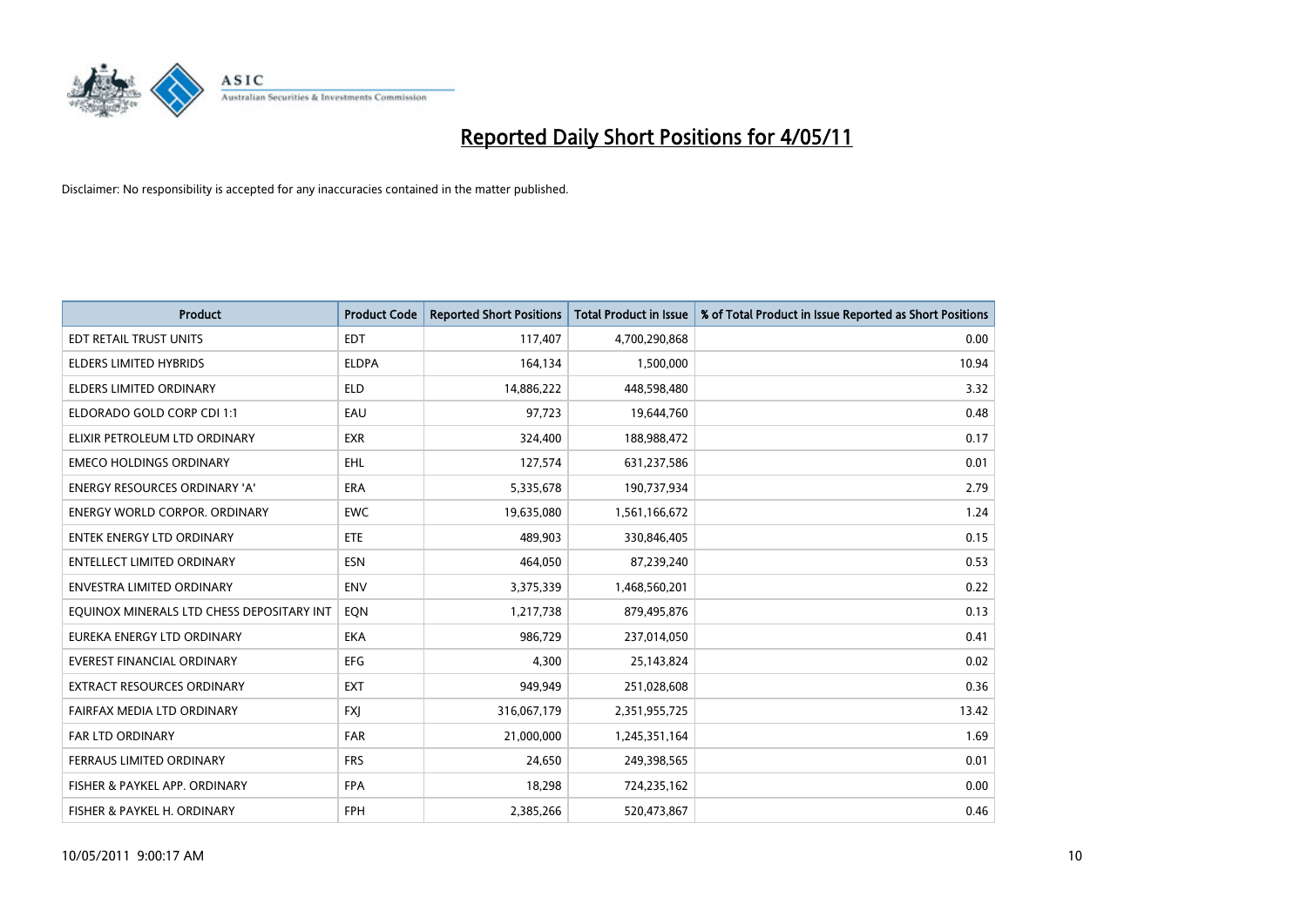

| <b>Product</b>                        | <b>Product Code</b> | <b>Reported Short Positions</b> | <b>Total Product in Issue</b> | % of Total Product in Issue Reported as Short Positions |
|---------------------------------------|---------------------|---------------------------------|-------------------------------|---------------------------------------------------------|
| FKP PROPERTY GROUP STAPLED SECURITIES | <b>FKP</b>          | 19,439,643                      | 1,184,196,147                 | 1.64                                                    |
| FLEETWOOD CORP ORDINARY               | <b>FWD</b>          | 190,245                         | 57,820,053                    | 0.31                                                    |
| FLETCHER BUILDING ORDINARY            | <b>FBU</b>          | 4,716,685                       | 675,113,285                   | 0.69                                                    |
| FLEXIGROUP LIMITED ORDINARY           | <b>FXL</b>          | 183,374                         | 275,472,492                   | 0.07                                                    |
| <b>FLIGHT CENTRE ORDINARY</b>         | <b>FLT</b>          | 3,597,529                       | 99,939,087                    | 3.57                                                    |
| <b>FLINDERS MINES LTD ORDINARY</b>    | <b>FMS</b>          | 21,466,491                      | 1,820,634,571                 | 1.16                                                    |
| <b>FOCUS MINERALS LTD ORDINARY</b>    | <b>FML</b>          | 13,499,999                      | 3,440,515,431                 | 0.40                                                    |
| <b>FORGE GROUP LIMITED ORDINARY</b>   | FGE                 | 23,469                          | 82,924,014                    | 0.02                                                    |
| FORTE ENERGY NL ORDINARY              | <b>FTE</b>          | 2,658,986                       | 669,756,735                   | 0.40                                                    |
| FORTESCUE METALS GRP ORDINARY         | <b>FMG</b>          | 14,760,609                      | 3,112,917,409                 | 0.44                                                    |
| <b>FOSTER'S GROUP ORDINARY</b>        | FGL                 | 5,614,671                       | 1,940,782,034                 | 0.29                                                    |
| FTD CORPORATION ORDINARY              | <b>FTD</b>          | 8,088                           | 36,474,593                    | 0.02                                                    |
| <b>FUNTASTIC LIMITED ORDINARY</b>     | <b>FUN</b>          | 322,528                         | 340,997,682                   | 0.09                                                    |
| <b>G.U.D. HOLDINGS ORDINARY</b>       | <b>GUD</b>          | 407,919                         | 69,089,611                    | 0.59                                                    |
| <b>GALAXY RESOURCES ORDINARY</b>      | <b>GXY</b>          | 475,422                         | 245,236,053                   | 0.19                                                    |
| <b>GEODYNAMICS LIMITED ORDINARY</b>   | GDY                 | 220,613                         | 336,892,832                   | 0.07                                                    |
| <b>GINDALBIE METALS LTD ORDINARY</b>  | <b>GBG</b>          | 45,657,004                      | 935,615,590                   | 4.87                                                    |
| <b>GLOBAL MINING ORDINARY</b>         | <b>GMI</b>          | 8,951                           | 191,820,968                   | 0.00                                                    |
| <b>GLOUCESTER COAL ORDINARY</b>       | GCL                 | 350,675                         | 140,447,062                   | 0.24                                                    |
| <b>GME RESOURCES LTD ORDINARY</b>     | <b>GME</b>          | 800                             | 302,352,750                   | 0.00                                                    |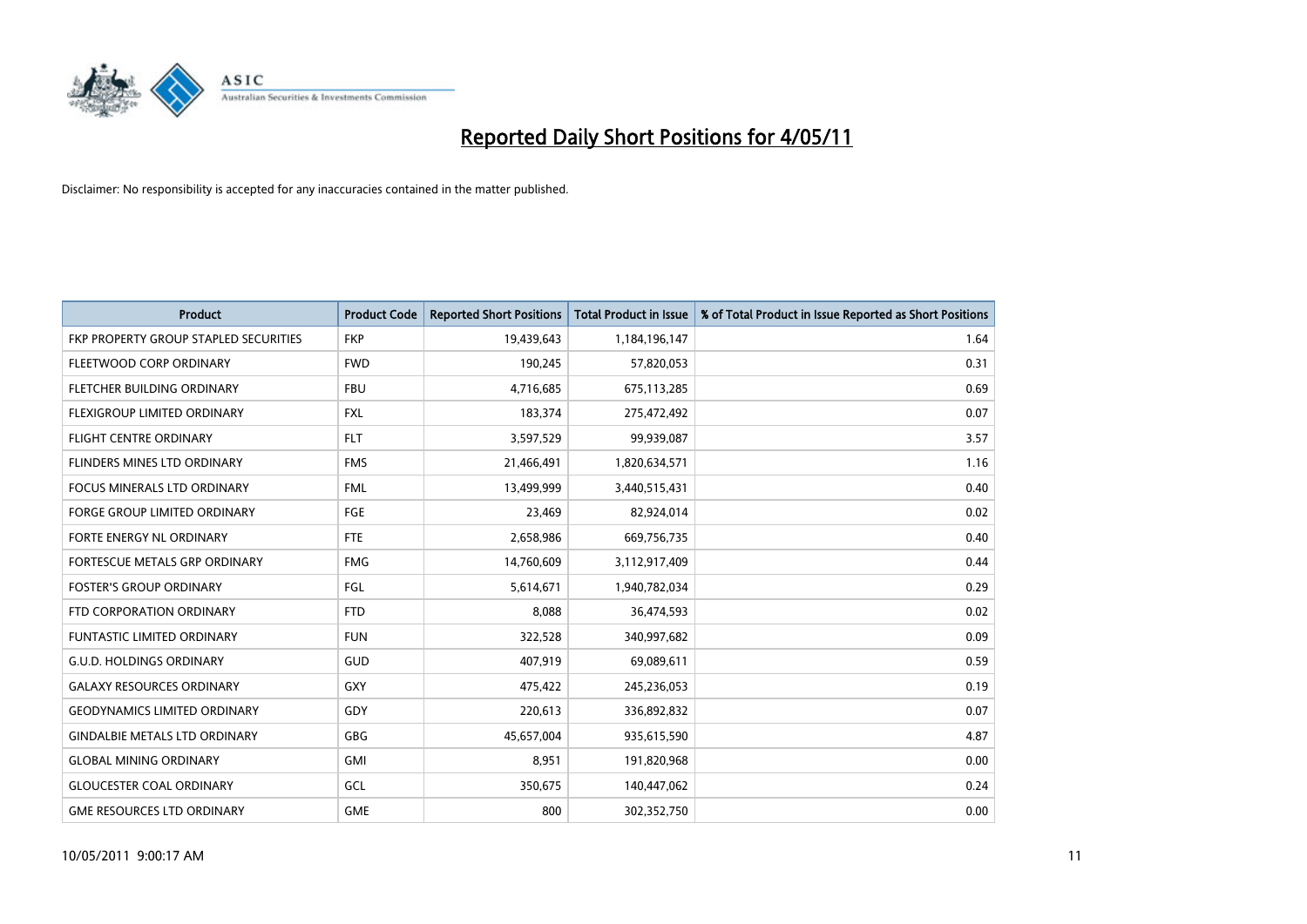

| <b>Product</b>                                   | <b>Product Code</b> | <b>Reported Short Positions</b> | Total Product in Issue | % of Total Product in Issue Reported as Short Positions |
|--------------------------------------------------|---------------------|---------------------------------|------------------------|---------------------------------------------------------|
| <b>GOLD ONE INT LTD ORDINARY</b>                 | GDO                 | 110,041                         | 807,350,406            | 0.01                                                    |
| <b>GOLDEN RIM RESOURCES ORDINARY</b>             | <b>GMR</b>          | 563                             | 359,396,731            | 0.00                                                    |
| <b>GOLDEN WEST RESOURCE ORDINARY</b>             | <b>GWR</b>          | 1,651                           | 192,082,567            | 0.00                                                    |
| <b>GOODMAN FIELDER. ORDINARY</b>                 | <b>GFF</b>          | 44,796,677                      | 1,380,386,438          | 3.24                                                    |
| <b>GOODMAN GROUP STAPLED US PROHIBIT.</b>        | <b>GMG</b>          | 7,385,994                       | 6,893,222,796          | 0.09                                                    |
| <b>GPT GROUP STAPLED SEC.</b>                    | <b>GPT</b>          | 12,123,627                      | 1,855,529,431          | 0.66                                                    |
| <b>GRAINCORP LIMITED A CLASS ORDINARY</b>        | <b>GNC</b>          | 1,008,605                       | 198,318,900            | 0.48                                                    |
| <b>GRANGE RESOURCES, ORDINARY</b>                | <b>GRR</b>          | 357,497                         | 1,152,846,724          | 0.03                                                    |
| <b>GREENCAP LIMITED ORDINARY</b>                 | GCG                 |                                 | 262,515,385            | 0.00                                                    |
| <b>GREENLAND MIN EN LTD ORDINARY</b>             | GGG                 | 1,499,165                       | 321,433,382            | 0.47                                                    |
| <b>GRYPHON MINERALS LTD ORDINARY</b>             | GRY                 | 249,271                         | 299,822,058            | 0.08                                                    |
| <b>GUINNESS PEAT GROUP. CHESS DEPOSITARY INT</b> | <b>GPG</b>          | 624,606                         | 300,865,269            | 0.20                                                    |
| <b>GUNNS LIMITED ORDINARY</b>                    | <b>GNS</b>          | 40,783,774                      | 848,401,559            | 4.81                                                    |
| <b>GWA GROUP LTD ORDINARY</b>                    | <b>GWA</b>          | 6,948,496                       | 301,525,014            | 2.32                                                    |
| <b>HARVEY NORMAN ORDINARY</b>                    | <b>HVN</b>          | 41,646,167                      | 1,062,316,784          | 3.92                                                    |
| HASTIE GROUP LIMITED ORDINARY                    | <b>HST</b>          | 1,899,376                       | 239,781,419            | 0.79                                                    |
| HASTINGS DIVERSIFIED STAPLED SECURITY            | <b>HDF</b>          | 736,976                         | 529,187,294            | 0.12                                                    |
| HEARTWARE INT INC CDI 35:1                       | <b>HIN</b>          | 272,008                         | 48,598,550             | 0.56                                                    |
| <b>HENDERSON GROUP CDI 1:1</b>                   | <b>HGG</b>          | 3,108,877                       | 559,724,269            | 0.54                                                    |
| HEA HOLDINGS LIMITED ORDINARY                    | <b>HFA</b>          | 447.022                         | 117,332,831            | 0.37                                                    |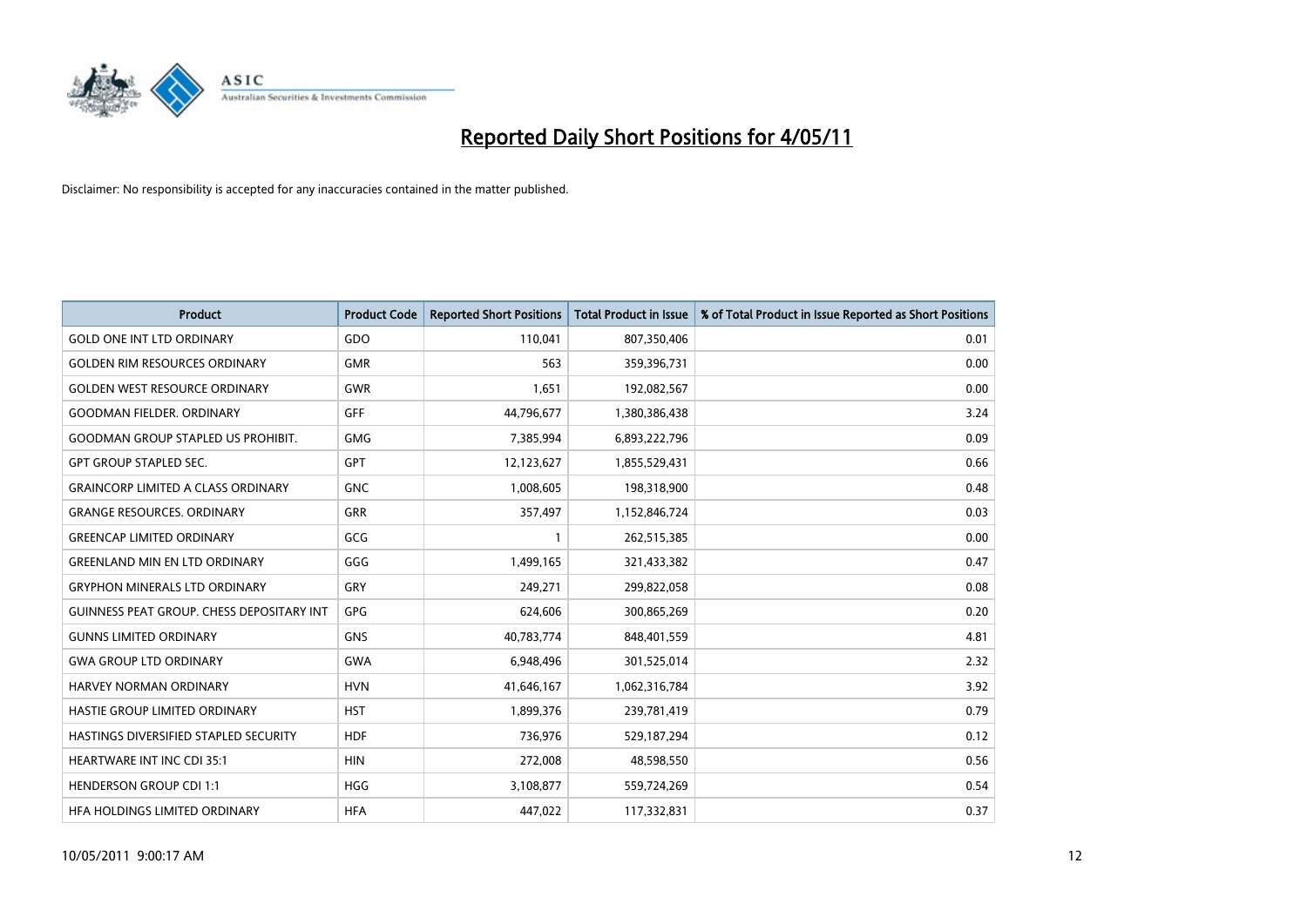

| <b>Product</b>                       | <b>Product Code</b> | <b>Reported Short Positions</b> | <b>Total Product in Issue</b> | % of Total Product in Issue Reported as Short Positions |
|--------------------------------------|---------------------|---------------------------------|-------------------------------|---------------------------------------------------------|
| <b>HIGHLANDS PACIFIC ORDINARY</b>    | HIG                 | 2,587,126                       | 686,082,148                   | 0.38                                                    |
| HILLGROVE RES LTD ORDINARY           | <b>HGO</b>          | 612,312                         | 793,698,575                   | 0.08                                                    |
| HILLS HOLDINGS LTD ORDINARY          | <b>HIL</b>          | 2,408,109                       | 249,139,016                   | 0.96                                                    |
| HORIZON OIL LIMITED ORDINARY         | <b>HZN</b>          | 2,341,801                       | 1,130,811,515                 | 0.20                                                    |
| HUNNU COAL LIMITED ORDINARY          | <b>HUN</b>          | 3,524                           | 212,565,002                   | 0.00                                                    |
| <b>ICON ENERGY LIMITED ORDINARY</b>  | <b>ICN</b>          | 305,947                         | 469,301,394                   | 0.06                                                    |
| <b>IINET LIMITED ORDINARY</b>        | <b>IIN</b>          | 1,291,613                       | 152,160,119                   | 0.85                                                    |
| <b>ILUKA RESOURCES ORDINARY</b>      | <b>ILU</b>          | 884,052                         | 418,700,517                   | 0.20                                                    |
| <b>IMDEX LIMITED ORDINARY</b>        | <b>IMD</b>          | 150,306                         | 199,414,165                   | 0.06                                                    |
| IMF (AUSTRALIA) LTD ORDINARY         | <b>IMF</b>          | 330,821                         | 123,828,193                   | 0.26                                                    |
| <b>IMX RESOURCES LTD ORDINARY</b>    | <b>IXR</b>          | 20,000                          | 262,612,803                   | 0.01                                                    |
| <b>INCITEC PIVOT ORDINARY</b>        | <b>IPL</b>          | 3,407,006                       | 1,628,730,107                 | 0.21                                                    |
| <b>INDAGO RESOURCES LTD ORDINARY</b> | IDG                 | 8.179                           | 6,209,865                     | 0.13                                                    |
| <b>INDEPENDENCE GROUP ORDINARY</b>   | <b>IGO</b>          | 855.787                         | 198,757,875                   | 0.43                                                    |
| <b>INDO MINES LIMITED ORDINARY</b>   | <b>IDO</b>          | 746                             | 211,100,795                   | 0.00                                                    |
| <b>INDOPHIL RESOURCES ORDINARY</b>   | <b>IRN</b>          | 563,097                         | 471,445,763                   | 0.12                                                    |
| <b>INDUSTREA LIMITED ORDINARY</b>    | <b>IDL</b>          | 1,663,012                       | 364,524,797                   | 0.45                                                    |
| INFIGEN ENERGY STAPLED SECURITIES    | <b>IFN</b>          | 4,683,809                       | 762,265,972                   | 0.62                                                    |
| ING RE COM GROUP STAPLED SECURITIES  | <b>ILF</b>          | 9.075                           | 441,029,194                   | 0.00                                                    |
| <b>INSURANCE AUSTRALIA ORDINARY</b>  | <b>IAG</b>          | 9,850,847                       | 2,079,034,021                 | 0.46                                                    |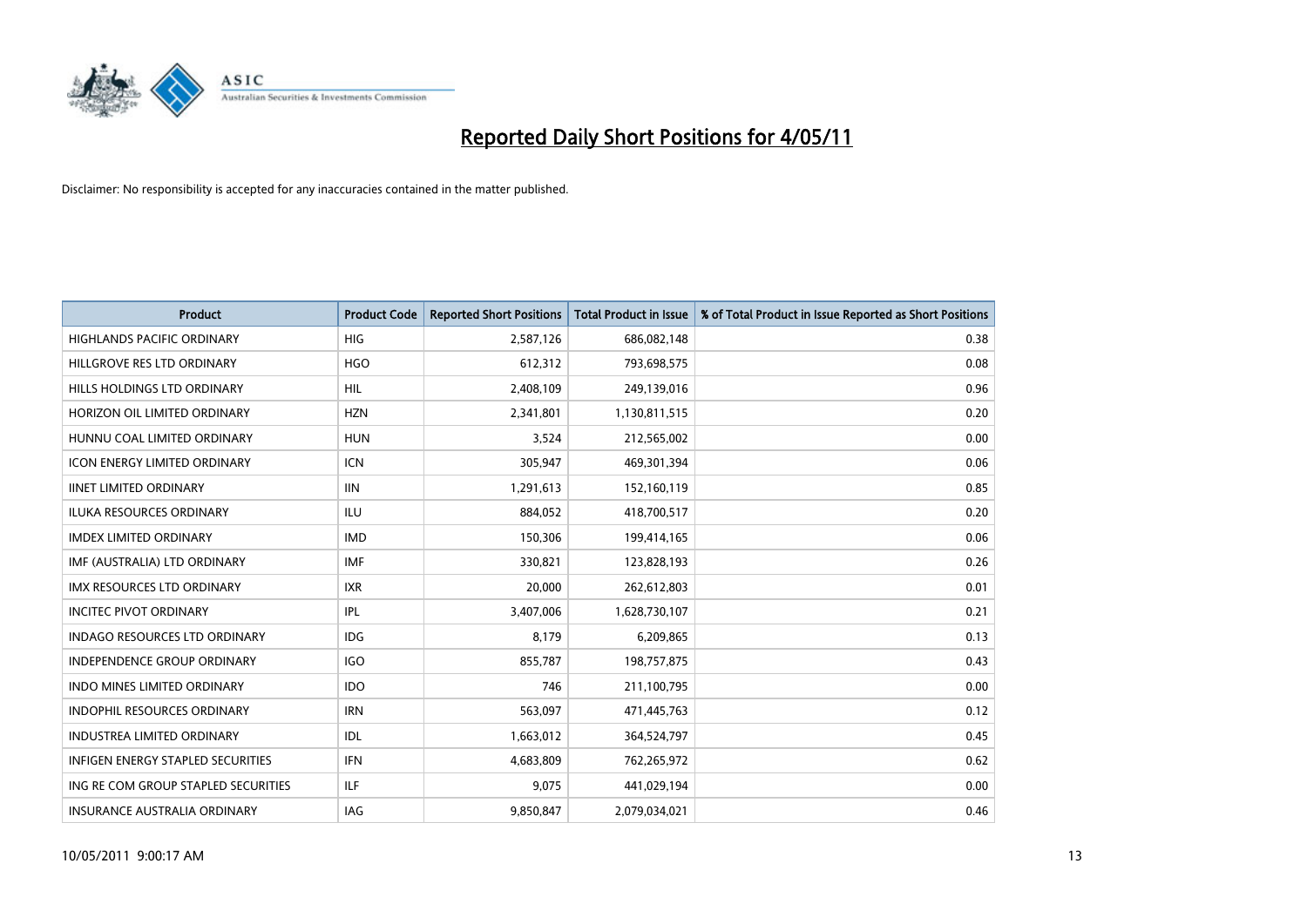

| <b>Product</b>                                  | <b>Product Code</b> | <b>Reported Short Positions</b> | <b>Total Product in Issue</b> | % of Total Product in Issue Reported as Short Positions |
|-------------------------------------------------|---------------------|---------------------------------|-------------------------------|---------------------------------------------------------|
| INT GOLDFIELDS LTD ORDINARY                     | <b>IGS</b>          | 12,197,682                      | 500,440,386                   | 2.44                                                    |
| INTEGRA MINING LTD, ORDINARY                    | <b>IGR</b>          | 5,020,812                       | 841,525,727                   | 0.59                                                    |
| <b>INTREPID MINES ORDINARY</b>                  | <b>IAU</b>          | 1,340,417                       | 520,617,420                   | 0.23                                                    |
| INVESTA OFFICE FUND STAPLED SECURITIES          | <b>IOF</b>          | 13,405,067                      | 2,729,071,212                 | 0.49                                                    |
| <b>INVOCARE LIMITED ORDINARY</b>                | <b>IVC</b>          | 731,966                         | 102,421,288                   | 0.70                                                    |
| <b>ION LIMITED ORDINARY</b>                     | <b>ION</b>          | 164,453                         | 256,365,105                   | 0.06                                                    |
| <b>IOOF HOLDINGS LTD ORDINARY</b>               | IFL                 | 1,006,892                       | 229,794,395                   | 0.44                                                    |
| <b>IRESS MARKET TECH. ORDINARY</b>              | <b>IRE</b>          | 2,218,615                       | 126,018,142                   | 1.75                                                    |
| <b>IRON ORE HOLDINGS ORDINARY</b>               | <b>IOH</b>          | 21,171                          | 138,879,674                   | 0.01                                                    |
| ISHARES MSCI AUS 200 ISHARES MSCI AUS 200       | <b>IOZ</b>          | 1.780                           | 1,950,015                     | 0.09                                                    |
| ISHARES S&P HIGH DIV ISHARES S&P HIGH DIV       | <b>IHD</b>          | 4,208                           | 1,700,055                     | 0.25                                                    |
| ISHARES S&P/ASX 20 ISHARES S&P/ASX20            | <b>ILC</b>          | 28,262                          | 2,175,008                     | 1.30                                                    |
| ISHARES SMALL ORDS ISHARES SMALL ORDS           | <b>ISO</b>          | 138,030                         | 5,700,000                     | 2.42                                                    |
| <b>ISOFT GROUP LIMITED ORDINARY</b>             | <b>ISF</b>          | 4,838,332                       | 1,070,595,874                 | 0.46                                                    |
| <b>IVANHOE AUSTRALIA ORDINARY</b>               | <b>IVA</b>          | 464,621                         | 418,709,553                   | 0.11                                                    |
| <b>JABIRU METALS LTD ORDINARY</b>               | <b>JML</b>          | 23,142                          | 558,654,366                   | 0.00                                                    |
| <b>JAMES HARDIE INDUST CHESS DEPOSITARY INT</b> | <b>IHX</b>          | 18,671,483                      | 436,386,587                   | 4.24                                                    |
| <b>JAMESON RESOURCES ORDINARY</b>               | <b>JAL</b>          | 1,600,000                       | 95,828,865                    | 1.67                                                    |
| <b>IB HI-FI LIMITED ORDINARY</b>                | <b>IBH</b>          | 8,538,091                       | 109,364,105                   | 7.78                                                    |
| <b>IUPITER ENERGY ORDINARY</b>                  | <b>IPR</b>          | 13,292                          | 1,511,434,681                 | 0.00                                                    |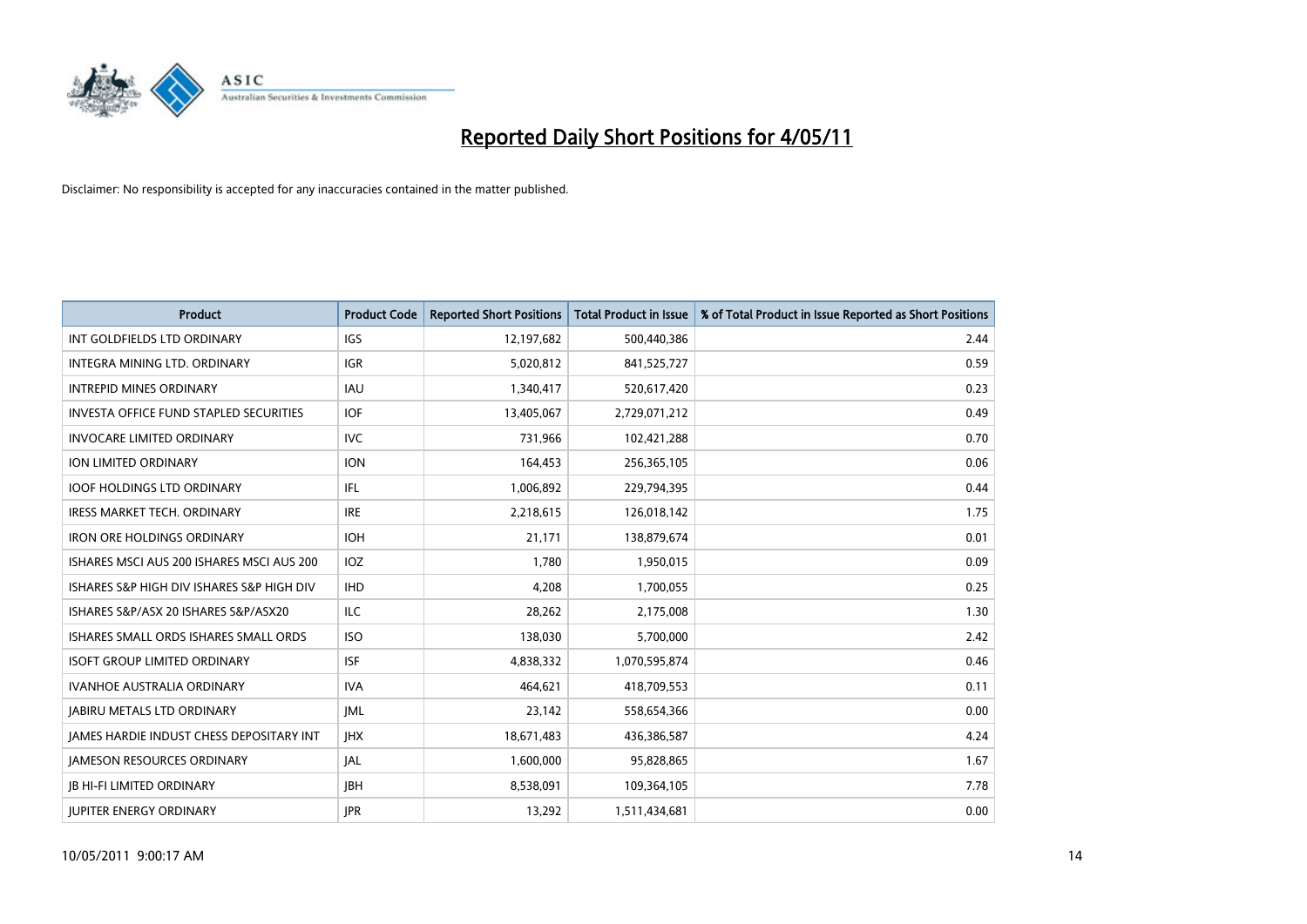

| <b>Product</b>                        | <b>Product Code</b> | <b>Reported Short Positions</b> | Total Product in Issue | % of Total Product in Issue Reported as Short Positions |
|---------------------------------------|---------------------|---------------------------------|------------------------|---------------------------------------------------------|
| <b>JUPITER MINES ORDINARY</b>         | <b>IMS</b>          | 3,958                           | 1,560,335,037          | 0.00                                                    |
| KAGARA LTD ORDINARY                   | KZL                 | 6,392,515                       | 708,583,835            | 0.89                                                    |
| KANGAROO RES LTD ORDINARY             | <b>KRL</b>          | 600,000                         | 1,129,430,012          | 0.05                                                    |
| KAROON GAS AUSTRALIA ORDINARY         | <b>KAR</b>          | 1,033,730                       | 221,110,769            | 0.46                                                    |
| KASBAH RESOURCES ORDINARY             | <b>KAS</b>          | 17,529                          | 364,262,596            | 0.00                                                    |
| KATHMANDU HOLD LTD ORDINARY           | <b>KMD</b>          | 1,000,273                       | 200,000,000            | 0.49                                                    |
| <b>KEYBRIDGE CAPITAL ORDINARY</b>     | <b>KBC</b>          | 5.999                           | 172,070,564            | 0.00                                                    |
| KIMBERLEY METALS LTD ORDINARY         | <b>KBL</b>          | 1,821                           | 161,976,319            | 0.00                                                    |
| KINGSGATE CONSOLID. ORDINARY          | <b>KCN</b>          | 1,658,245                       | 135,221,250            | 1.22                                                    |
| KINGSROSE MINING LTD ORDINARY         | <b>KRM</b>          | 187,353                         | 257,245,366            | 0.06                                                    |
| LEIGHTON HOLDINGS ORDINARY            | LEI                 | 8,754,656                       | 325,663,190            | 2.66                                                    |
| LEND LEASE GROUP UNIT/ORD STAPLED     | LLC                 | 2,862,361                       | 570,915,669            | 0.49                                                    |
| LINC ENERGY LTD ORDINARY              | <b>LNC</b>          | 6,172,974                       | 503,418,900            | 1.21                                                    |
| LIQUEFIED NATURAL ORDINARY            | LNG                 | 267,190                         | 214,099,015            | 0.12                                                    |
| LYNAS CORPORATION ORDINARY            | <b>LYC</b>          | 30,982,012                      | 1,690,819,142          | 1.82                                                    |
| M2 TELECOMMUNICATION ORDINARY         | <b>MTU</b>          | 8,537                           | 123,591,285            | 0.01                                                    |
| MACARTHUR COAL ORDINARY               | <b>MCC</b>          | 3,274,193                       | 302,092,343            | 1.07                                                    |
| MACMAHON HOLDINGS ORDINARY            | <b>MAH</b>          | 8,055,352                       | 733,711,705            | 1.09                                                    |
| MACO ATLAS ROADS GRP ORDINARY STAPLED | <b>MOA</b>          | 5,542,365                       | 452,345,907            | 1.21                                                    |
| MACQUARIE GROUP LTD ORDINARY          | <b>MOG</b>          | 2,295,833                       | 346,814,961            | 0.64                                                    |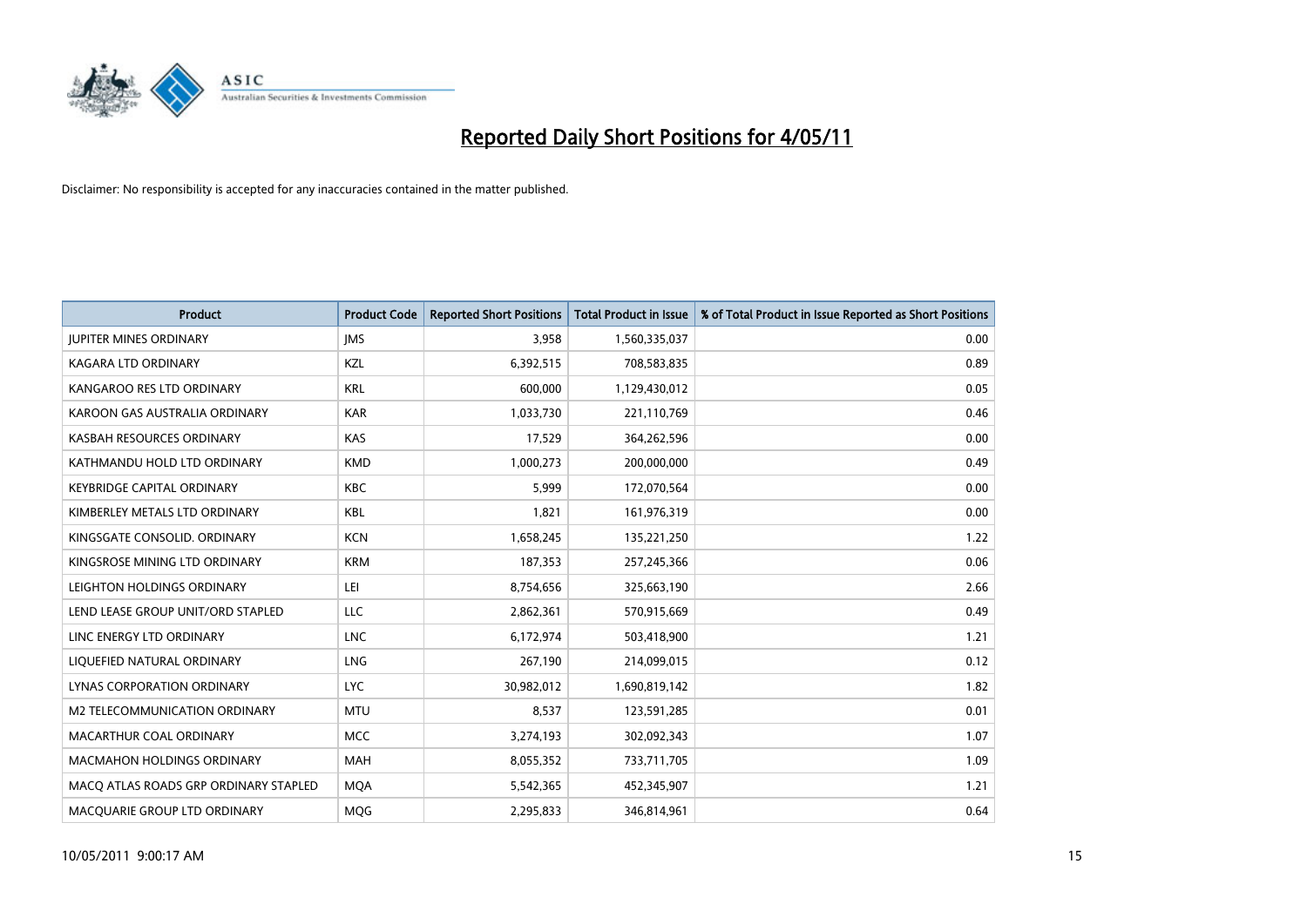

| <b>Product</b>                       | <b>Product Code</b> | <b>Reported Short Positions</b> | Total Product in Issue | % of Total Product in Issue Reported as Short Positions |
|--------------------------------------|---------------------|---------------------------------|------------------------|---------------------------------------------------------|
| MAGMA METALS LTD. ORDINARY           | <b>MMW</b>          | 501,364                         | 223,351,923            | 0.23                                                    |
| MANTRA RESOURCES ORDINARY            | <b>MRU</b>          | 163,449                         | 135,326,194            | 0.10                                                    |
| MAP GROUP STAPLED US PROHIBIT.       | <b>MAP</b>          | 3,767,621                       | 1,861,210,782          | 0.19                                                    |
| MARENGO MINING ORDINARY              | <b>MGO</b>          | 214,027                         | 995,068,613            | 0.02                                                    |
| MARYBOROUGH SUGAR ORDINARY           | <b>MSF</b>          | 42,928                          | 69,165,378             | 0.07                                                    |
| <b>MATRIX C &amp; E LTD ORDINARY</b> | <b>MCE</b>          | 5,980                           | 76,514,098             | 0.00                                                    |
| MCMILLAN SHAKESPEARE ORDINARY        | <b>MMS</b>          | 52,475                          | 68,067,560             | 0.07                                                    |
| MCPHERSON'S LTD ORDINARY             | <b>MCP</b>          | 216,965                         | 72,401,758             | 0.30                                                    |
| MEDUSA MINING LTD ORDINARY           | <b>MML</b>          | 2,255,436                       | 188,233,911            | 1.19                                                    |
| MELBOURNE IT LIMITED ORDINARY        | <b>MLB</b>          | 180,616                         | 80,628,721             | 0.23                                                    |
| MEO AUSTRALIA LTD ORDINARY           | <b>MEO</b>          | 5,516,866                       | 539,913,260            | 1.01                                                    |
| <b>MERMAID MARINE ORDINARY</b>       | <b>MRM</b>          | 1,073,723                       | 215,066,086            | 0.50                                                    |
| MESOBLAST LIMITED ORDINARY           | <b>MSB</b>          | 2,153,780                       | 279,733,562            | 0.75                                                    |
| METALS X LIMITED ORDINARY            | <b>MLX</b>          | 1,114,088                       | 1,365,661,782          | 0.09                                                    |
| METCASH LIMITED ORDINARY             | <b>MTS</b>          | 17,436,429                      | 768,853,644            | 2.24                                                    |
| METGASCO LIMITED ORDINARY            | <b>MEL</b>          | 235,435                         | 252,710,972            | 0.09                                                    |
| METMINCO LIMITED ORDINARY            | <b>MNC</b>          | 4,220,740                       | 1,377,720,365          | 0.30                                                    |
| MHM METALS LIMITED ORDINARY          | <b>MHM</b>          | 41,014                          | 101,396,410            | 0.04                                                    |
| MICLYN EXP OFFSHR ORDINARY           | <b>MIO</b>          | 309,192                         | 274,618,684            | 0.11                                                    |
| MINARA RESOURCES ORDINARY            | <b>MRE</b>          | 7,550,888                       | 1,169,424,487          | 0.64                                                    |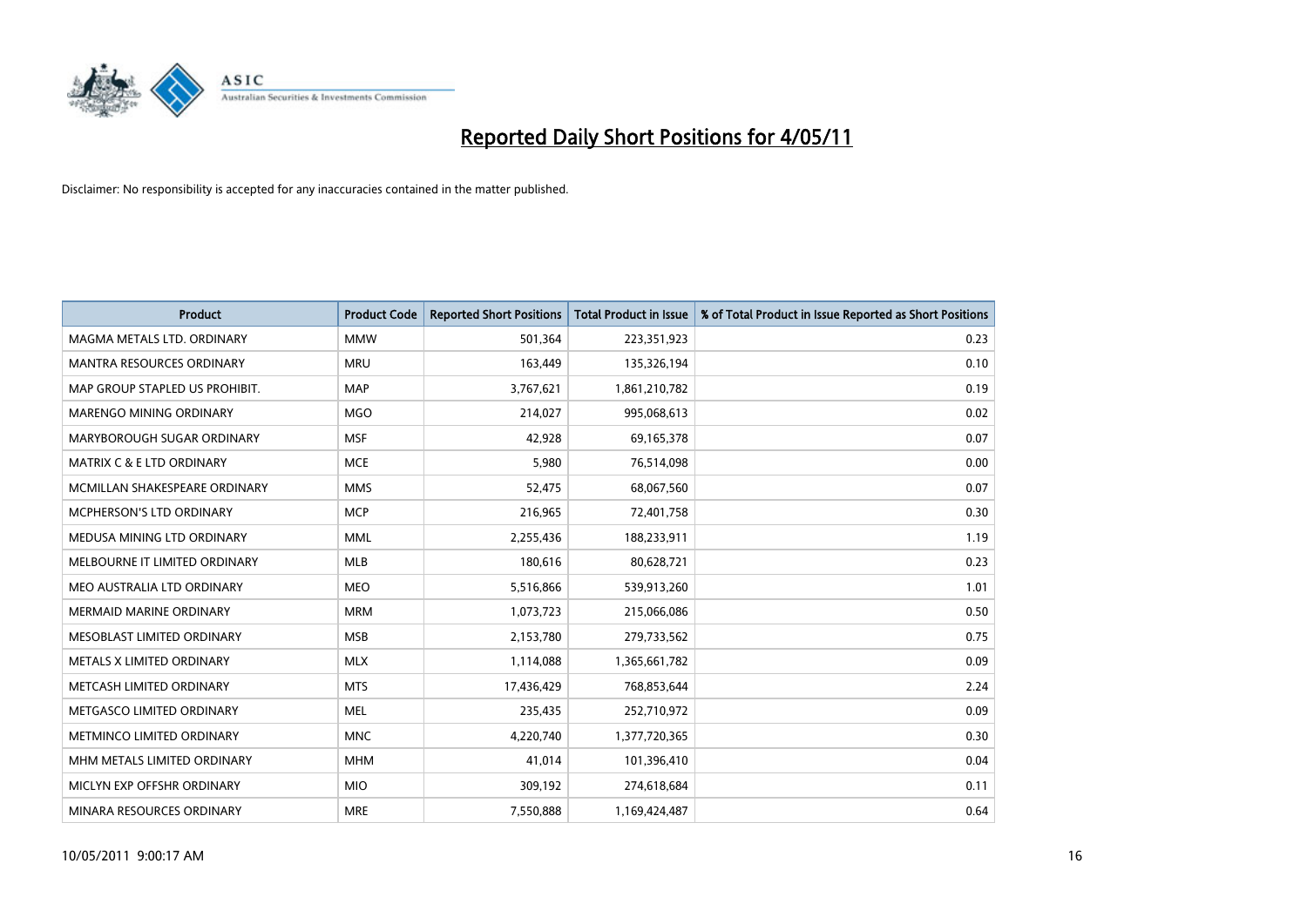

| <b>Product</b>                     | <b>Product Code</b> | <b>Reported Short Positions</b> | Total Product in Issue | % of Total Product in Issue Reported as Short Positions |
|------------------------------------|---------------------|---------------------------------|------------------------|---------------------------------------------------------|
| MINCOR RESOURCES NL ORDINARY       | <b>MCR</b>          | 929,317                         | 200,608,804            | 0.45                                                    |
| MINEMAKERS LIMITED ORDINARY        | <b>MAK</b>          | 71,627                          | 227,003,950            | 0.03                                                    |
| MINERAL DEPOSITS ORDINARY          | <b>MDL</b>          | 253,183                         | 60,768,582             | 0.40                                                    |
| MINERAL RESOURCES. ORDINARY        | <b>MIN</b>          | 606,842                         | 169,123,017            | 0.34                                                    |
| MIRABELA NICKEL LTD ORDINARY       | <b>MBN</b>          | 11,755,408                      | 491,561,237            | 2.39                                                    |
| MIRVAC GROUP STAPLED SECURITIES    | <b>MGR</b>          | 18,235,335                      | 3,416,924,188          | 0.51                                                    |
| MOLOPO ENERGY LTD ORDINARY         | <b>MPO</b>          | 1,655,159                       | 250,972,584            | 0.65                                                    |
| <b>MONADELPHOUS GROUP ORDINARY</b> | <b>MND</b>          | 613,775                         | 87,576,827             | 0.70                                                    |
| MOUNT GIBSON IRON ORDINARY         | <b>MGX</b>          | 5,695,887                       | 1,082,570,693          | 0.52                                                    |
| MURCHISON METALS LTD ORDINARY      | <b>MMX</b>          | 14,096,735                      | 435,884,268            | 3.23                                                    |
| <b>MYER HOLDINGS LTD ORDINARY</b>  | <b>MYR</b>          | 11,848,028                      | 582,847,884            | 2.04                                                    |
| <b>MYSTATE LIMITED ORDINARY</b>    | <b>MYS</b>          | 1,400                           | 67,439,158             | 0.00                                                    |
| NATIONAL AUST. BANK ORDINARY       | <b>NAB</b>          | 15,307,961                      | 2,169,658,383          | 0.69                                                    |
| NATURAL FUEL LIMITED ORDINARY      | <b>NFL</b>          |                                 | 721,912                | 0.00                                                    |
| NAVIGATOR RESOURCES ORDINARY       | <b>NAV</b>          | 109,000                         | 465,783,127            | 0.02                                                    |
| NAVITAS LIMITED ORDINARY           | <b>NVT</b>          | 2,422,650                       | 369,358,564            | 0.64                                                    |
| NEPTUNE MARINE ORDINARY            | <b>NMS</b>          | 700,073                         | 1,747,612,299          | 0.04                                                    |
| NEW HOPE CORPORATION ORDINARY      | <b>NHC</b>          | 813,890                         | 830,230,549            | 0.08                                                    |
| NEWCREST MINING ORDINARY           | <b>NCM</b>          | 3,627,139                       | 765,407,334            | 0.45                                                    |
| NEWS CORP A NON-VOTING CDI         | <b>NWSLV</b>        | 498.027                         | 1,829,745,732          | 0.02                                                    |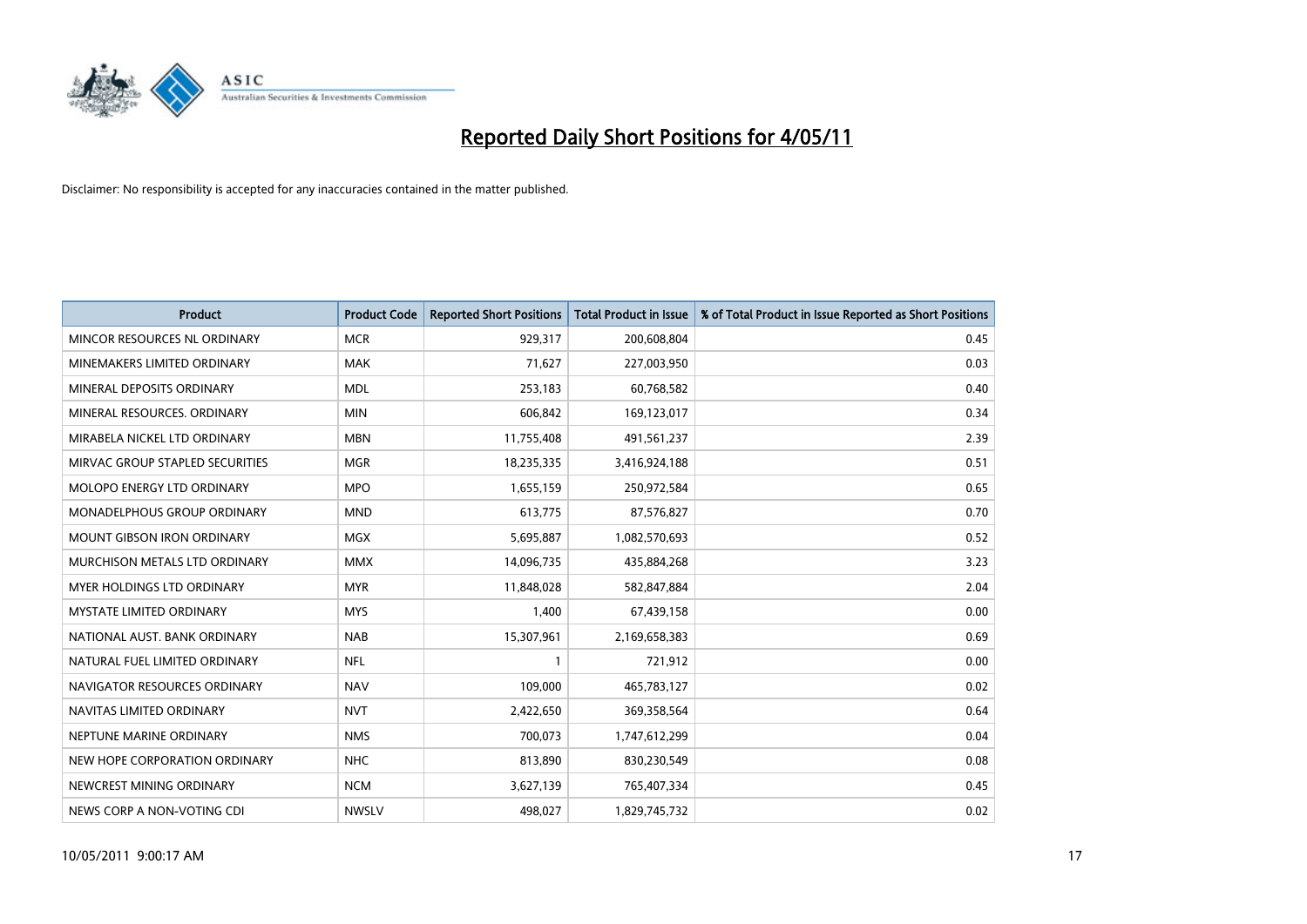

| <b>Product</b>                        | <b>Product Code</b> | <b>Reported Short Positions</b> | Total Product in Issue | % of Total Product in Issue Reported as Short Positions |
|---------------------------------------|---------------------|---------------------------------|------------------------|---------------------------------------------------------|
| NEWS CORP B VOTING CDI                | <b>NWS</b>          | 2,670,256                       | 798,520,953            | 0.33                                                    |
| NEXBIS LIMITED ORDINARY               | <b>NBS</b>          | 63,733                          | 798,356,704            | 0.01                                                    |
| NEXUS ENERGY LIMITED ORDINARY         | <b>NXS</b>          | 25,901,142                      | 1,162,462,245          | 2.21                                                    |
| NIB HOLDINGS LIMITED ORDINARY         | <b>NHF</b>          | 301,752                         | 466,765,752            | 0.06                                                    |
| NICK SCALI LIMITED ORDINARY           | <b>NCK</b>          | 39,246                          | 81,000,000             | 0.04                                                    |
| NIDO PETROLEUM ORDINARY               | <b>NDO</b>          | 854,879                         | 1,373,822,119          | 0.05                                                    |
| NKWE PLATINUM 10C US COMMON           | <b>NKP</b>          | 218,384                         | 559,651,184            | 0.04                                                    |
| NOBLE MINERAL RES ORDINARY            | <b>NMG</b>          | 732,692                         | 382,478,108            | 0.19                                                    |
| NORTHERN CREST ORDINARY               | <b>NOC</b>          | 24,345                          | 133,484,723            | 0.02                                                    |
| NORTHERN IRON LTD ORDINARY            | <b>NFE</b>          | 1,205,822                       | 336,084,863            | 0.35                                                    |
| NORTHERN MIN LTD ORDINARY             | <b>NTU</b>          | 38,946                          | 164,545,022            | 0.02                                                    |
| NRW HOLDINGS LIMITED ORDINARY         | <b>NWH</b>          | 545,644                         | 276,770,445            | 0.18                                                    |
| NSL CONSOLIDATED LTD ORDINARY         | <b>NSL</b>          | 101,269                         | 270,661,373            | 0.03                                                    |
| NUFARM LIMITED ORDINARY               | <b>NUF</b>          | 5,829,118                       | 261,833,005            | 2.19                                                    |
| <b>OAKTON LIMITED ORDINARY</b>        | <b>OKN</b>          | 762,569                         | 93,800,235             | 0.81                                                    |
| OCEANAGOLD CORP. CHESS DEPOSITARY INT | <b>OGC</b>          | 1,452,090                       | 262,180,388            | 0.56                                                    |
| OCEANIA CAPITAL LTD ORDINARY          | <b>OCP</b>          | 2,500                           | 91,921,295             | 0.00                                                    |
| OIL SEARCH LTD ORDINARY               | <b>OSH</b>          | 11,456,870                      | 1,316,672,727          | 0.84                                                    |
| OILEX LTD ORDINARY                    | <b>OEX</b>          | 58,081                          | 253,274,885            | 0.02                                                    |
| OM HOLDINGS LIMITED ORDINARY          | <b>OMH</b>          | 7,065,749                       | 504,105,150            | 1.39                                                    |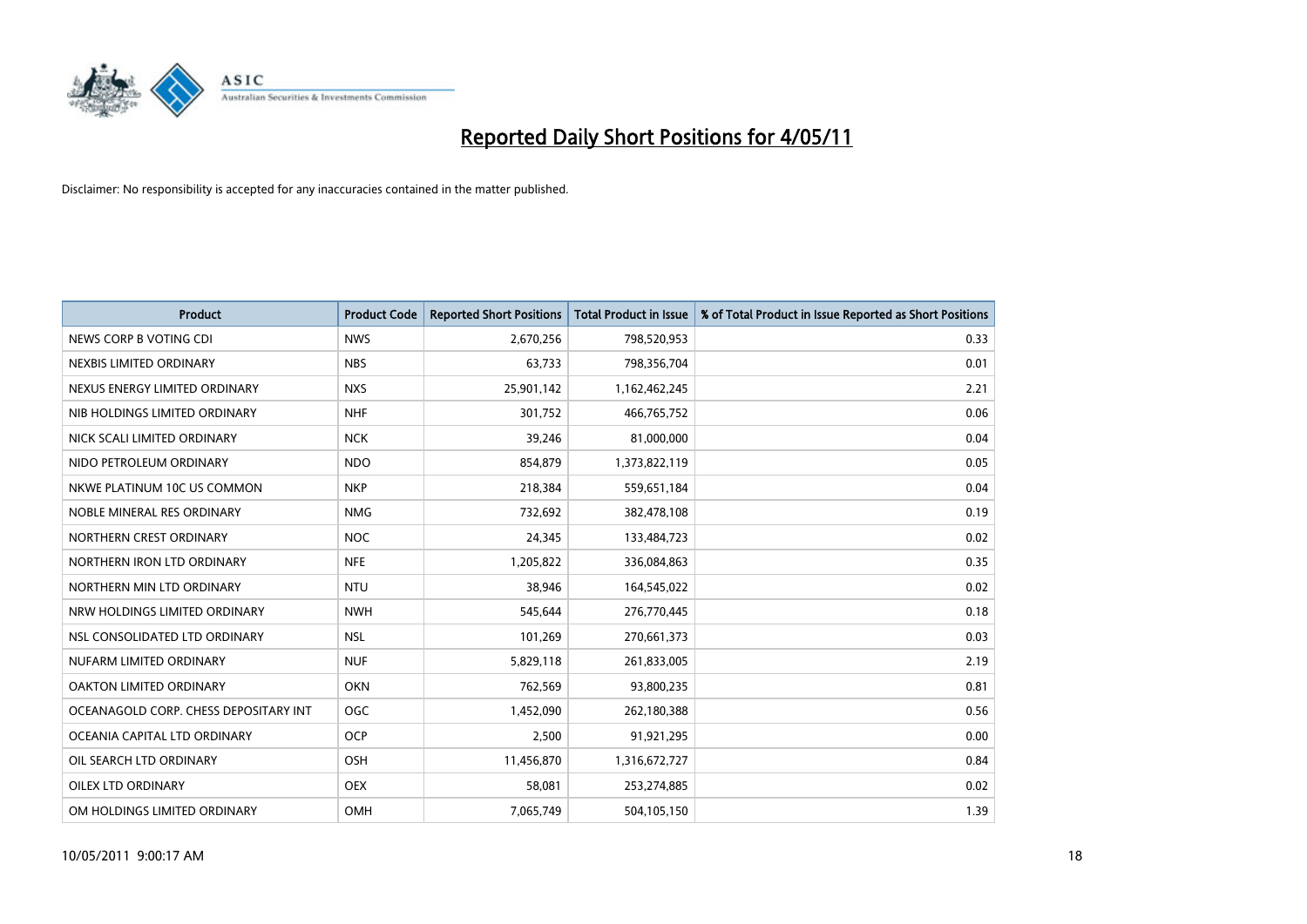

| <b>Product</b>                   | <b>Product Code</b> | <b>Reported Short Positions</b> | <b>Total Product in Issue</b> | % of Total Product in Issue Reported as Short Positions |
|----------------------------------|---------------------|---------------------------------|-------------------------------|---------------------------------------------------------|
| <b>ONESTEEL LIMITED ORDINARY</b> | OST                 | 14,674,446                      | 1,338,106,652                 | 1.07                                                    |
| ORICA LIMITED ORDINARY           | ORI                 | 2,869,221                       | 363,223,767                   | 0.76                                                    |
| ORIGIN ENERGY ORDINARY           | <b>ORG</b>          | 2,911,564                       | 1,064,377,759                 | 0.25                                                    |
| OROCOBRE LIMITED ORDINARY        | <b>ORE</b>          | 82,404                          | 102,813,894                   | 0.08                                                    |
| OROTONGROUP LIMITED ORDINARY     | ORL                 | 42,900                          | 40,880,902                    | 0.10                                                    |
| OTTO ENERGY LIMITED ORDINARY     | <b>OEL</b>          | 109,204                         | 1,134,540,071                 | 0.01                                                    |
| OZ MINERALS ORDINARY             | OZL                 | 18,373,011                      | 3,238,546,504                 | 0.54                                                    |
| <b>PACIFIC BRANDS ORDINARY</b>   | <b>PBG</b>          | 8,533,557                       | 931,386,248                   | 0.92                                                    |
| PACIFIC NIUGINI LTD ORDINARY     | PNR                 | 1,714                           | 239,069,666                   | 0.00                                                    |
| PALADIN ENERGY LTD ORDINARY      | <b>PDN</b>          | 13,901,096                      | 777,698,217                   | 1.74                                                    |
| PANAUST LIMITED ORDINARY         | <b>PNA</b>          | 23,679,777                      | 2,965,008,426                 | 0.79                                                    |
| PANORAMIC RESOURCES ORDINARY     | PAN                 | 831,771                         | 207,050,710                   | 0.40                                                    |
| PAPERLINX LIMITED ORDINARY       | <b>PPX</b>          | 19,160,028                      | 603,580,761                   | 3.17                                                    |
| PAPILLON RES LTD ORDINARY        | PIR                 | 102,399                         | 190,702,855                   | 0.06                                                    |
| PATTIES FOODS LTD ORDINARY       | PFL                 |                                 | 138,989,223                   | 0.00                                                    |
| PEET LIMITED ORDINARY            | <b>PPC</b>          | 74,448                          | 303,854,244                   | 0.02                                                    |
| PENINSULA ENERGY LTD ORDINARY    | <b>PEN</b>          | 485,000                         | 2,087,215,700                 | 0.02                                                    |
| PERILYA LIMITED ORDINARY         | PEM                 | 433,460                         | 526,075,563                   | 0.08                                                    |
| PERPETUAL LIMITED ORDINARY       | PPT                 | 2,345,756                       | 44,669,352                    | 5.27                                                    |
| PERSEUS MINING LTD ORDINARY      | PRU                 | 3,886,992                       | 424,017,088                   | 0.91                                                    |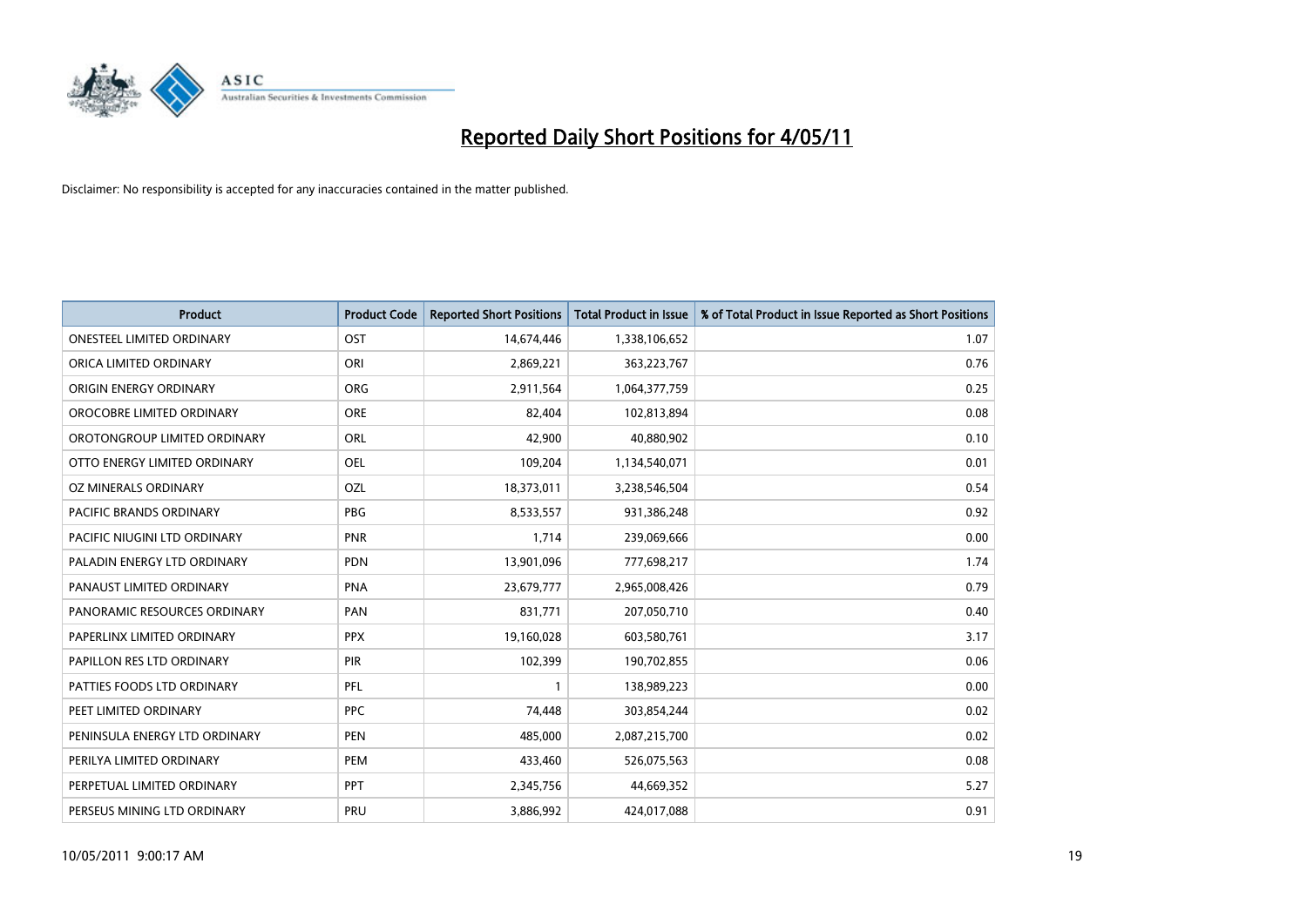

| <b>Product</b>                       | <b>Product Code</b> | <b>Reported Short Positions</b> | <b>Total Product in Issue</b> | % of Total Product in Issue Reported as Short Positions |
|--------------------------------------|---------------------|---------------------------------|-------------------------------|---------------------------------------------------------|
| PETSEC ENERGY ORDINARY               | <b>PSA</b>          | 223,332                         | 231,283,622                   | 0.10                                                    |
| PHARMAXIS LTD ORDINARY               | <b>PXS</b>          | 975,755                         | 228,290,309                   | 0.42                                                    |
| PHOTON GROUP LTD ORDINARY            | PGA                 | 250,510                         | 1,540,886,866                 | 0.02                                                    |
| PLATINUM ASSET ORDINARY              | <b>PTM</b>          | 6,840,443                       | 561,347,878                   | 1.22                                                    |
| PLATINUM AUSTRALIA ORDINARY          | PLA                 | 4,990,483                       | 392,430,039                   | 1.27                                                    |
| PLATINUM CAPITAL LTD ORDINARY        | <b>PMC</b>          |                                 | 164,959,410                   | 0.00                                                    |
| PMP LIMITED ORDINARY                 | <b>PMP</b>          | 41,952                          | 335,338,483                   | 0.01                                                    |
| PORT BOUVARD LIMITED ORDINARY        | PBD                 | 6,754                           | 593,868,295                   | 0.00                                                    |
| PRANA BIOTECHNOLOGY ORDINARY         | PBT                 | 429,000                         | 269,292,203                   | 0.16                                                    |
| PREMIER INVESTMENTS ORDINARY         | <b>PMV</b>          | 439,266                         | 155,062,831                   | 0.27                                                    |
| PRIMA BIOMED LTD ORDINARY            | PRR                 | 198,911                         | 809,228,119                   | 0.02                                                    |
| PRIMARY HEALTH CARE ORDINARY         | PRY                 | 8,741,235                       | 497,349,803                   | 1.75                                                    |
| PRIME INFR GROUP. STAPLED SECURITIES | PIH                 | 308.735                         | 351,776,795                   | 0.09                                                    |
| PRIME MEDIA GRP LTD ORDINARY         | PRT                 | 14,825                          | 366,330,303                   | 0.00                                                    |
| PROGEN PHARMACEUTIC ORDINARY         | <b>PGL</b>          | 151,596                         | 24,709,097                    | 0.61                                                    |
| PROGRAMMED ORDINARY                  | <b>PRG</b>          | 360,153                         | 118,169,908                   | 0.30                                                    |
| <b>PSIVIDA CORP CDI 1:1</b>          | <b>PVA</b>          | 6,878                           | 8,896,217                     | 0.08                                                    |
| <b>QANTAS AIRWAYS ORDINARY</b>       | QAN                 | 37,230,629                      | 2,265,123,620                 | 1.63                                                    |
| OBE INSURANCE GROUP ORDINARY         | <b>OBE</b>          | 18,935,601                      | 1,092,653,182                 | 1.70                                                    |
| OR NATIONAL LIMITED ORDINARY         | <b>ORN</b>          | 21,311,855                      | 2,440,000,000                 | 0.88                                                    |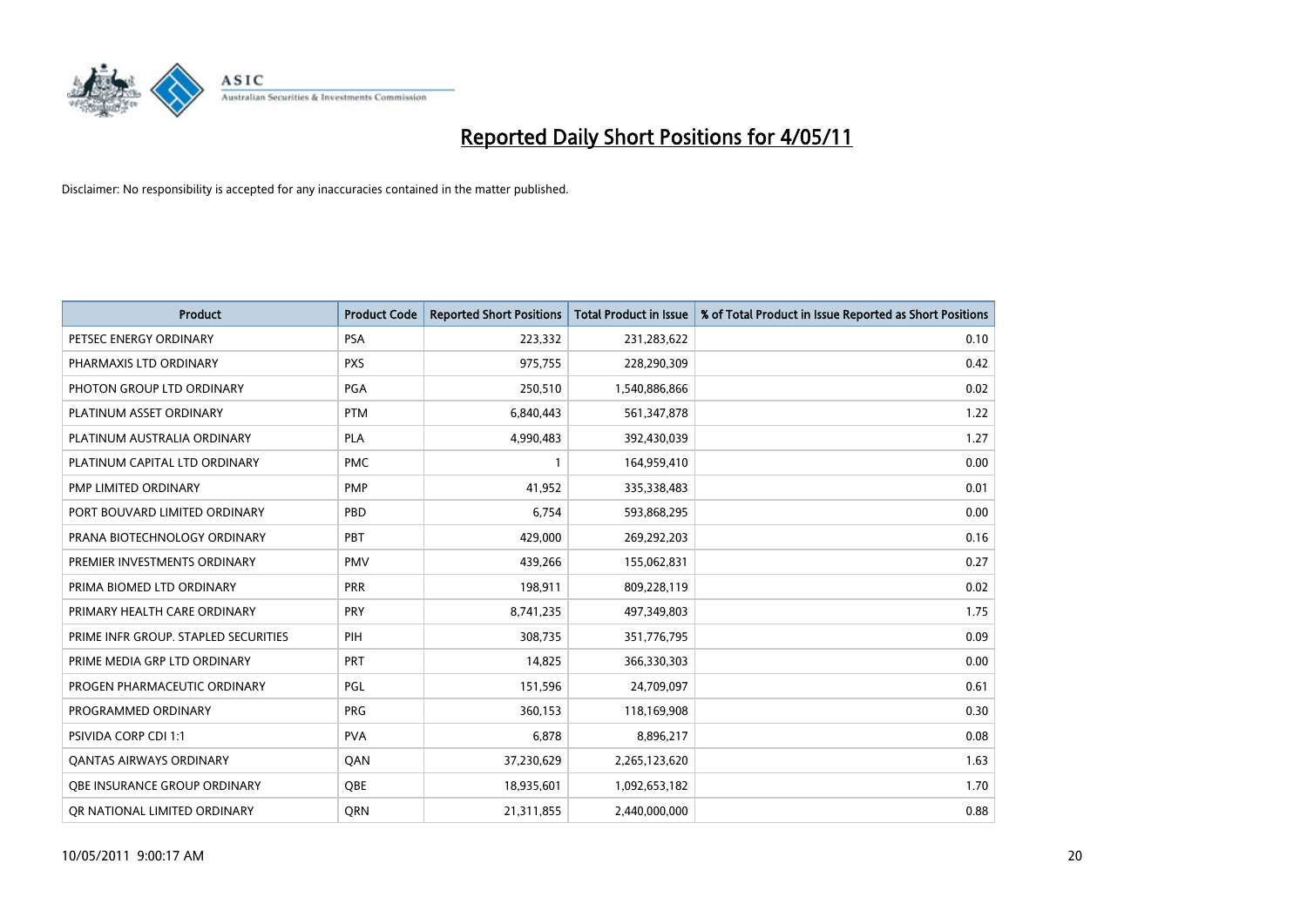

| <b>Product</b>                       | <b>Product Code</b> | <b>Reported Short Positions</b> | <b>Total Product in Issue</b> | % of Total Product in Issue Reported as Short Positions |
|--------------------------------------|---------------------|---------------------------------|-------------------------------|---------------------------------------------------------|
| <b>QUBE LOGISTICS ORDINARY UNITS</b> | <b>QUB</b>          | 18,384,721                      | 610,839,329                   | 3.01                                                    |
| RAMELIUS RESOURCES ORDINARY          | <b>RMS</b>          | 54,127                          | 291,658,795                   | 0.01                                                    |
| RAMSAY HEALTH CARE ORDINARY          | <b>RHC</b>          | 1,587,327                       | 202,081,252                   | 0.78                                                    |
| <b>RCR TOMLINSON ORDINARY</b>        | <b>RCR</b>          | 68,068                          | 131,897,672                   | 0.05                                                    |
| <b>REA GROUP ORDINARY</b>            | <b>REA</b>          | 38,643                          | 130,401,680                   | 0.02                                                    |
| <b>RECKON LIMITED ORDINARY</b>       | <b>RKN</b>          | $\overline{2}$                  | 133,384,060                   | 0.00                                                    |
| <b>RED 5 LIMITED ORDINARY</b>        | <b>RED</b>          | 6,638                           | 1,283,597,526                 | 0.00                                                    |
| <b>RED FORK ENERGY ORDINARY</b>      | <b>RFE</b>          | 265,514                         | 160,035,000                   | 0.16                                                    |
| REED RESOURCES LTD ORDINARY          | <b>RDR</b>          | 343,689                         | 262,237,201                   | 0.13                                                    |
| <b>REGIS RESOURCES ORDINARY</b>      | <b>RRL</b>          | 2,423,761                       | 431,217,041                   | 0.56                                                    |
| RESMED INC CDI 10:1                  | <b>RMD</b>          | 9,958,146                       | 1,534,676,730                 | 0.64                                                    |
| RESOLUTE MINING ORDINARY             | <b>RSG</b>          | 6,720,939                       | 467,618,520                   | 1.43                                                    |
| RESOURCE AND INVEST. ORDINARY        | <b>RNI</b>          | 15,700                          | 124,579,308                   | 0.01                                                    |
| <b>RESOURCE GENERATION ORDINARY</b>  | <b>RES</b>          | 221,264                         | 250,200,530                   | 0.08                                                    |
| <b>RETAIL FOOD GROUP ORDINARY</b>    | <b>RFG</b>          | 102                             | 107,788,918                   | 0.00                                                    |
| REVERSE CORP LIMITED ORDINARY        | <b>REF</b>          | 25,141                          | 92,382,175                    | 0.03                                                    |
| REX MINERALS LIMITED ORDINARY        | <b>RXM</b>          | 216,457                         | 151,438,879                   | 0.13                                                    |
| RHG LIMITED ORDINARY                 | <b>RHG</b>          | 70,656                          | 318,745,978                   | 0.01                                                    |
| <b>RIDLEY CORPORATION ORDINARY</b>   | <b>RIC</b>          | 808,517                         | 307,817,071                   | 0.27                                                    |
| RIO TINTO LIMITED ORDINARY           | <b>RIO</b>          | 16,418,934                      | 435,758,720                   | 3.76                                                    |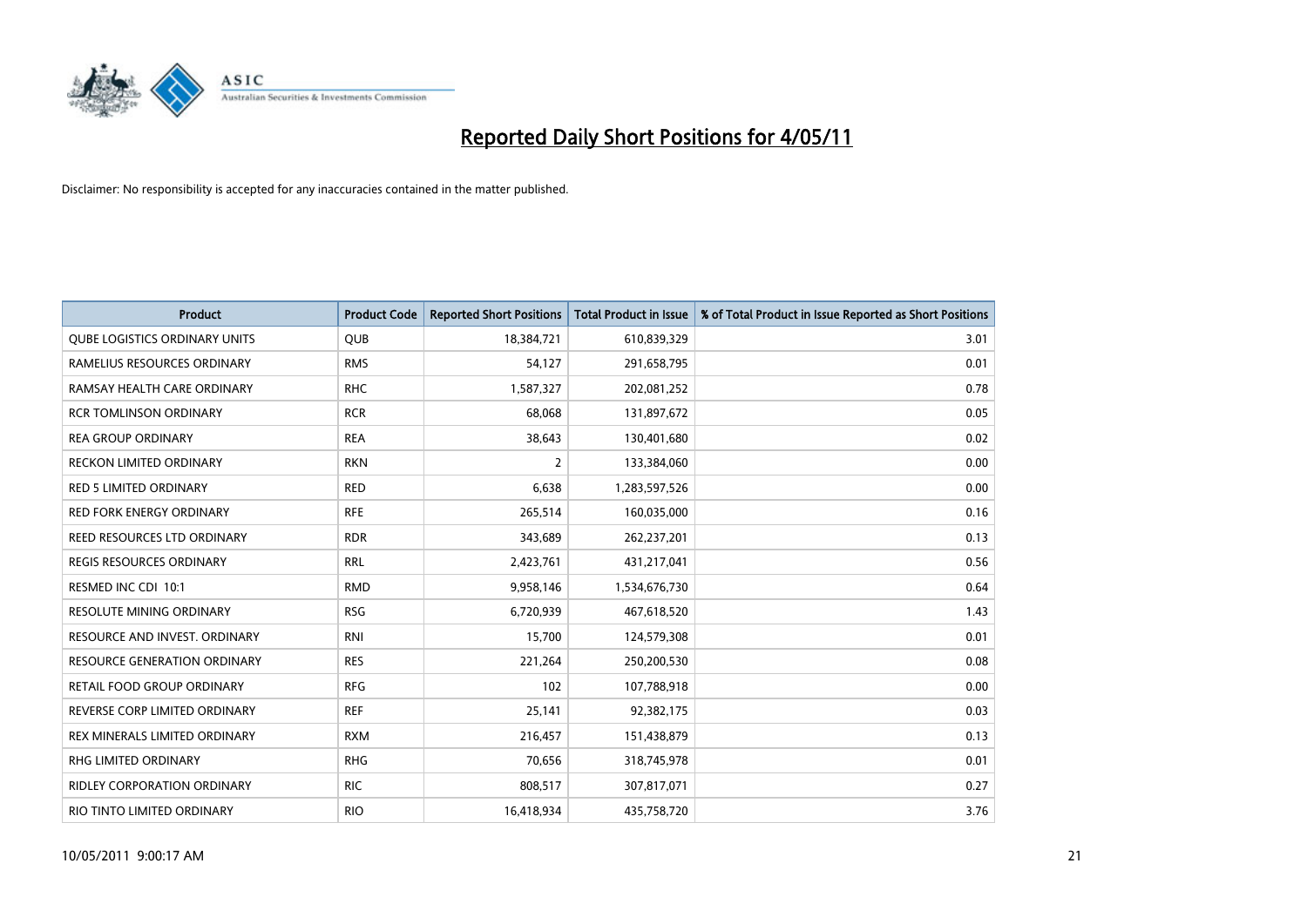

| <b>Product</b>                    | <b>Product Code</b> | <b>Reported Short Positions</b> | Total Product in Issue | % of Total Product in Issue Reported as Short Positions |
|-----------------------------------|---------------------|---------------------------------|------------------------|---------------------------------------------------------|
| <b>RIVERCITY MOTORWAY STAPLED</b> | <b>RCY</b>          | 132,000                         | 957,010,115            | 0.01                                                    |
| RIVERSDALE MINING ORDINARY        | <b>RIV</b>          | 25,723                          | 244,431,186            | 0.01                                                    |
| ROBUST RESOURCES ORDINARY         | <b>ROL</b>          | 1,140,124                       | 84,944,097             | 1.34                                                    |
| ROC OIL COMPANY ORDINARY          | <b>ROC</b>          | 6,258,646                       | 713,154,560            | 0.86                                                    |
| ROCKLANDS RICH. LTD ORDINARY      | RCI                 | 138,000                         | 352,203,917            | 0.04                                                    |
| <b>RP DATA LTD ORDINARY</b>       | <b>RPX</b>          | 33,246                          | 149,246,421            | 0.02                                                    |
| SAI GLOBAL LIMITED ORDINARY       | SAI                 | 179,422                         | 199,552,155            | 0.09                                                    |
| SALMAT LIMITED ORDINARY           | <b>SLM</b>          | 197,839                         | 159,767,799            | 0.12                                                    |
| SAMSON OIL & GAS LTD ORDINARY     | SSN                 | 3,405,860                       | 1,726,580,909          | 0.19                                                    |
| SANDFIRE RESOURCES ORDINARY       | <b>SFR</b>          | 949,510                         | 148,384,969            | 0.64                                                    |
| <b>SANTOS LTD ORDINARY</b>        | <b>STO</b>          | 7,146,647                       | 877,955,664            | 0.79                                                    |
| SARACEN MINERAL ORDINARY          | <b>SAR</b>          | 897,255                         | 492,151,415            | 0.17                                                    |
| SEDGMAN LIMITED ORDINARY          | <b>SDM</b>          | 392,038                         | 209,752,689            | 0.17                                                    |
| SEEK LIMITED ORDINARY             | <b>SEK</b>          | 9,400,011                       | 336,584,488            | 2.79                                                    |
| SENETAS CORPORATION ORDINARY      | <b>SEN</b>          | 756,999                         | 463,105,195            | 0.16                                                    |
| SENEX ENERGY LIMITED ORDINARY     | SXY                 | 109.928                         | 744,320,231            | 0.01                                                    |
| SERVCORP LIMITED ORDINARY         | SRV                 | 74,196                          | 98,440,807             | 0.07                                                    |
| SERVICE STREAM ORDINARY           | <b>SSM</b>          | 344,663                         | 283,418,867            | 0.12                                                    |
| SEVEN GROUP HOLDINGS ORDINARY     | <b>SVW</b>          | 906,337                         | 305,910,281            | 0.26                                                    |
| SEVEN WEST MEDIA LTD ORDINARY     | <b>SWM</b>          | 4,049,424                       | 610,327,899            | 0.67                                                    |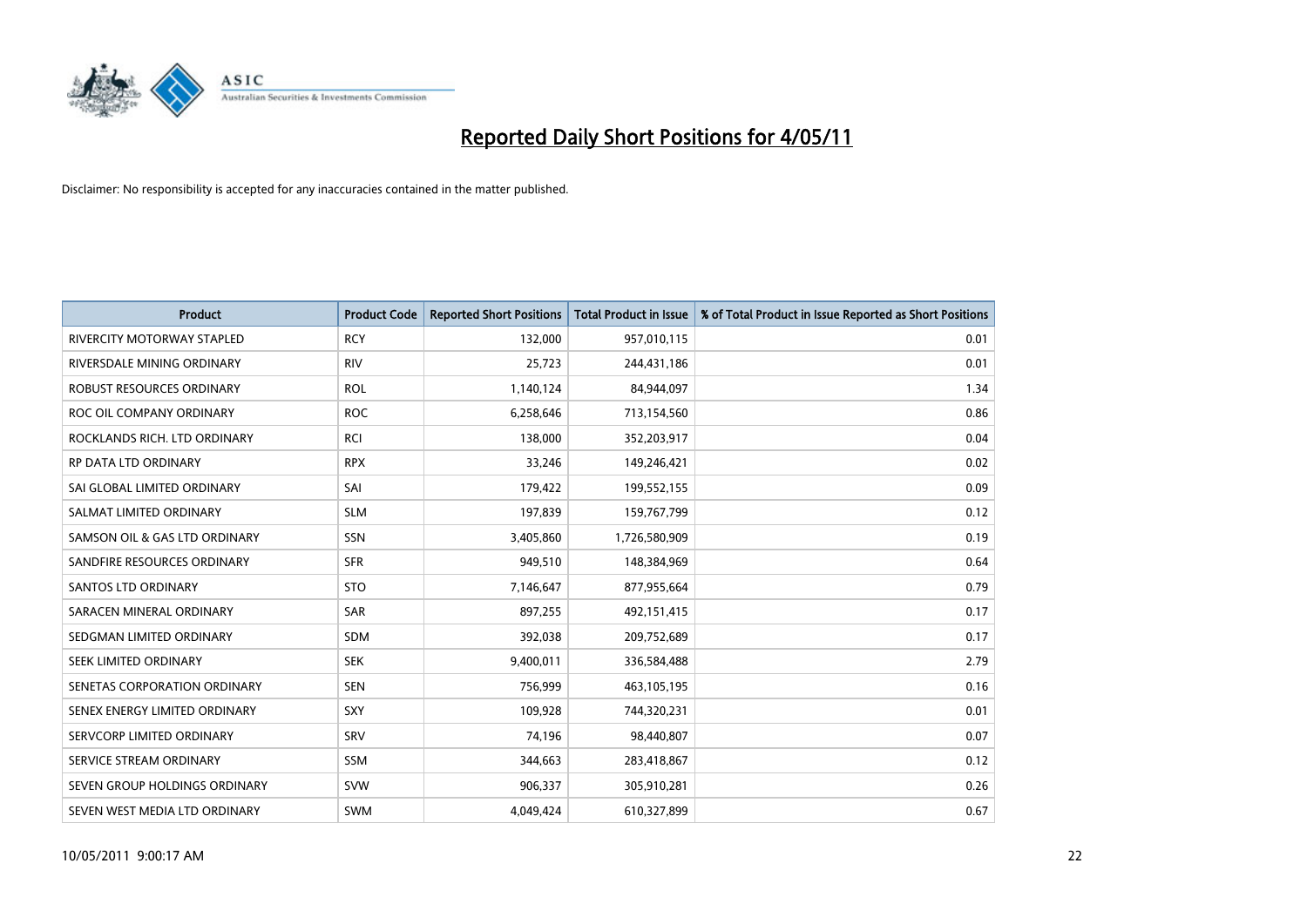

| <b>Product</b>                           | <b>Product Code</b> | <b>Reported Short Positions</b> | <b>Total Product in Issue</b> | % of Total Product in Issue Reported as Short Positions |
|------------------------------------------|---------------------|---------------------------------|-------------------------------|---------------------------------------------------------|
| SIGMA PHARMACEUTICAL ORDINARY            | SIP                 | 17,441,614                      | 1,178,626,572                 | 1.46                                                    |
| SIHAYO GOLD LIMITED ORDINARY             | <b>SIH</b>          | 886,474                         | 693,986,646                   | 0.13                                                    |
| SILEX SYSTEMS ORDINARY                   | <b>SLX</b>          | 377,911                         | 170,128,997                   | 0.21                                                    |
| SILVER LAKE RESOURCE ORDINARY            | <b>SLR</b>          | 68,378                          | 178,882,838                   | 0.03                                                    |
| SIMS METAL MGMT LTD ORDINARY             | SGM                 | 3,878,688                       | 205,393,914                   | 1.89                                                    |
| SINGAPORE TELECOMM. CHESS DEPOSITARY INT | SGT                 | 5,178,017                       | 276,569,442                   | 1.86                                                    |
| SKILLED GROUP LTD ORDINARY               | <b>SKE</b>          | 45,048                          | 232,963,526                   | 0.01                                                    |
| SKY CITY ENTERTAIN. ORDINARY             | <b>SKC</b>          | 114,200                         | 576,958,340                   | 0.02                                                    |
| <b>SKY NETWORK ORDINARY</b>              | <b>SKT</b>          | 50,000                          | 389,139,785                   | 0.01                                                    |
| SMS MANAGEMENT, ORDINARY                 | <b>SMX</b>          | 102,706                         | 67,661,358                    | 0.15                                                    |
| SONIC HEALTHCARE ORDINARY                | <b>SHL</b>          | 6,362,458                       | 388,429,875                   | 1.64                                                    |
| SOUL PATTINSON (W.H) ORDINARY            | SOL                 | 35,717                          | 238,640,580                   | 0.01                                                    |
| SOUTH BOULDER MINES ORDINARY             | <b>STB</b>          | 13,935                          | 86,115,688                    | 0.02                                                    |
| SP AUSNET STAPLED SECURITIES             | SPN                 | 5,570,089                       | 2,795,115,439                 | 0.19                                                    |
| SPARK INFRASTRUCTURE STAPLED NOTE & UNIT | SKI                 | 17,843,062                      | 1,326,734,264                 | 1.34                                                    |
| SPDR 200 FUND ETF UNITS                  | STW                 | 8                               | 50,339,159                    | 0.00                                                    |
| SPECIALTY FASHION ORDINARY               | <b>SFH</b>          | 2,166,131                       | 191,686,122                   | 1.13                                                    |
| SPHERE MINERALS LTD ORDINARY             | <b>SPH</b>          | 1,991                           | 171,348,151                   | 0.00                                                    |
| SPOTLESS GROUP LTD ORDINARY              | <b>SPT</b>          | 2,332,785                       | 262,766,725                   | 0.87                                                    |
| ST BARBARA LIMITED ORDINARY              | <b>SBM</b>          | 3,760,962                       | 325,615,389                   | 1.15                                                    |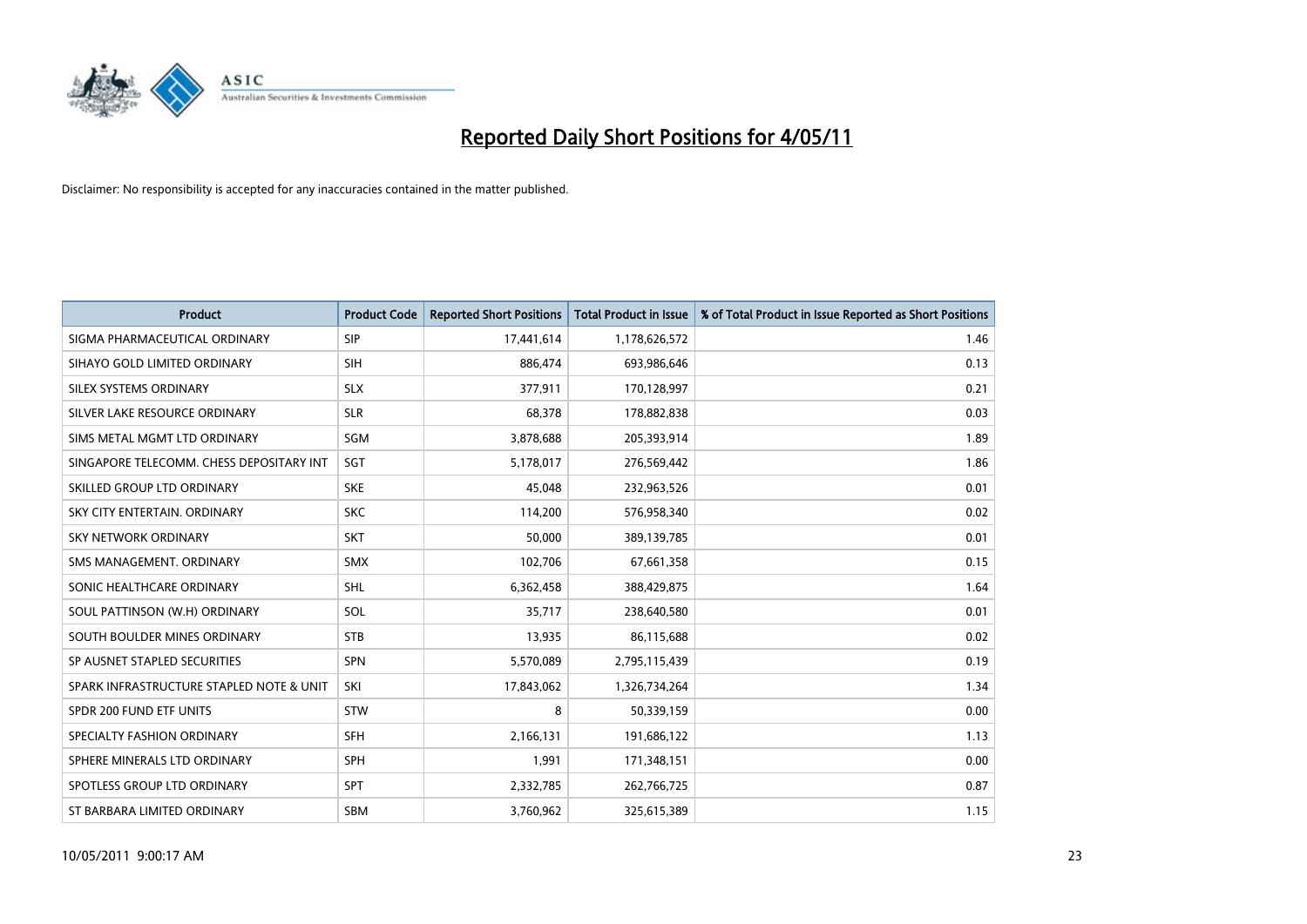

| <b>Product</b>                       | <b>Product Code</b> | <b>Reported Short Positions</b> | <b>Total Product in Issue</b> | % of Total Product in Issue Reported as Short Positions |
|--------------------------------------|---------------------|---------------------------------|-------------------------------|---------------------------------------------------------|
| STAGING CONNECTIONS ORDINARY         | <b>STG</b>          | 2,917,189                       | 78,317,726                    | 3.72                                                    |
| STANMORE COAL LTD ORDINARY           | <b>SMR</b>          | 73,240                          | 88,270,738                    | 0.08                                                    |
| STARPHARMA HOLDINGS ORDINARY         | SPL                 | 186,210                         | 247,402,721                   | 0.07                                                    |
| STH AMERICAN COR LTD ORDINARY        | SAY                 | 9,200                           | 245,846,493                   | 0.00                                                    |
| STHN CROSS MEDIA ORDINARY            | SXL                 | 3,620,145                       | 651,086,366                   | 0.54                                                    |
| STOCKLAND UNITS/ORD STAPLED          | SGP                 | 10,891,215                      | 2,383,036,717                 | 0.45                                                    |
| STRAITS RES LTD. ORDINARY            | SRO                 | 7,931,276                       | 324,355,749                   | 2.42                                                    |
| STW COMMUNICATIONS ORDINARY          | SGN                 | 269,289                         | 364,310,964                   | 0.07                                                    |
| SUNCORP GROUP LTD ORDINARY           | <b>SUN</b>          | 7,046,656                       | 1,286,600,980                 | 0.54                                                    |
| SUNDANCE RESOURCES ORDINARY          | <b>SDL</b>          | 20,641,744                      | 2,722,509,168                 | 0.75                                                    |
| SUNLAND GROUP LTD ORDINARY           | <b>SDG</b>          | 13,041                          | 224,881,794                   | 0.00                                                    |
| SUPER RET REP LTD ORDINARY           | SUL                 | 134,539                         | 130,018,739                   | 0.11                                                    |
| SWICK MINING ORDINARY                | <b>SWK</b>          | 1,548                           | 236,724,970                   | 0.00                                                    |
| SYMEX HOLDINGS ORDINARY              | SYM                 | 6,633                           | 142,481,091                   | 0.00                                                    |
| <b>TABCORP HOLDINGS LTD ORDINARY</b> | <b>TAH</b>          | 3,035,467                       | 688,019,737                   | 0.43                                                    |
| <b>TALENT2 INTERNATION ORDINARY</b>  | <b>TWO</b>          | 9,801                           | 142,434,450                   | 0.01                                                    |
| TALISMAN MINING ORDINARY             | <b>TLM</b>          | 3,079                           | 130,438,627                   | 0.00                                                    |
| TANAMI GOLD NL ORDINARY              | <b>TAM</b>          | 22,311                          | 260,997,677                   | 0.01                                                    |
| TAP OIL LIMITED ORDINARY             | <b>TAP</b>          | 656,529                         | 240,967,311                   | 0.27                                                    |
| <b>TARGET ENERGY ORDINARY</b>        | <b>TEX</b>          | 250,000                         | 249,471,966                   | 0.10                                                    |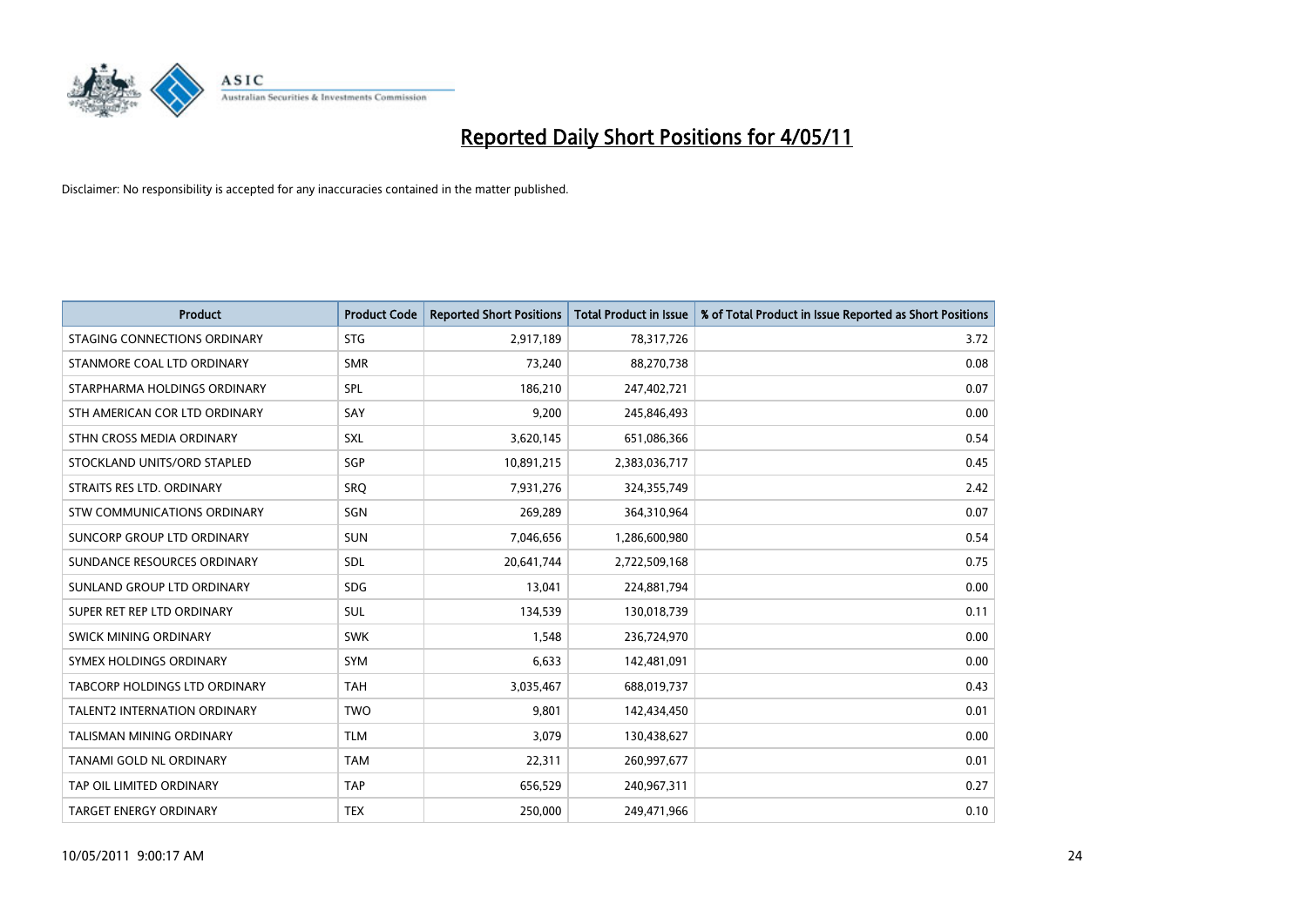

| <b>Product</b>                   | <b>Product Code</b> | <b>Reported Short Positions</b> | Total Product in Issue | % of Total Product in Issue Reported as Short Positions |
|----------------------------------|---------------------|---------------------------------|------------------------|---------------------------------------------------------|
| TASSAL GROUP LIMITED ORDINARY    | <b>TGR</b>          | 71,885                          | 146,304,404            | 0.04                                                    |
| TATTS GROUP LTD ORDINARY         | <b>TTS</b>          | 14,748,701                      | 1,318,683,208          | 1.11                                                    |
| TELECOM CORPORATION ORDINARY     | <b>TEL</b>          | 19,971,826                      | 1,924,652,813          | 1.04                                                    |
| TELSTRA CORPORATION. ORDINARY    | <b>TLS</b>          | 36,673,744                      | 12,443,074,357         | 0.29                                                    |
| TEN NETWORK HOLDINGS ORDINARY    | <b>TEN</b>          | 38,554,365                      | 1,045,236,720          | 3.68                                                    |
| TERANGA GOLD CORP CDI 1:1        | <b>TGZ</b>          | 212,159                         | 150,228,220            | 0.13                                                    |
| TFS CORPORATION LTD ORDINARY     | <b>TFC</b>          | 65,951                          | 275,789,494            | 0.02                                                    |
| THE REJECT SHOP ORDINARY         | <b>TRS</b>          | 619,580                         | 26,033,570             | 2.35                                                    |
| THOR MINING PLC CHESS DEPOSITARY | <b>THR</b>          | 2,307                           | 222,489,120            | 0.00                                                    |
| THORN GROUP LIMITED ORDINARY     | <b>TGA</b>          | 2,361                           | 129,858,924            | 0.00                                                    |
| THUNDELARRA EXPLOR. ORDINARY     | <b>THX</b>          | 57,135                          | 153,578,927            | 0.04                                                    |
| <b>TIGER RESOURCES ORDINARY</b>  | <b>TGS</b>          | 364,939                         | 668,635,549            | 0.05                                                    |
| TIMBERCORP LIMITED ORDINARY      | <b>TIM</b>          | 90,074                          | 352,071,429            | 0.02                                                    |
| <b>TISHMAN SPEYER UNITS</b>      | <b>TSO</b>          | 82,274                          | 338,440,904            | 0.02                                                    |
| TNG LIMITED ORDINARY             | <b>TNG</b>          | 4,321                           | 284,803,062            | 0.00                                                    |
| TOLL HOLDINGS LTD ORDINARY       | <b>TOL</b>          | 18,268,934                      | 710,128,531            | 2.57                                                    |
| TORO ENERGY LIMITED ORDINARY     | <b>TOE</b>          | 35,404                          | 964,936,676            | 0.00                                                    |
| TOWER AUSTRALIA ORDINARY         | <b>TAL</b>          | 356,379                         | 419,652,394            | 0.07                                                    |
| <b>TOWER LIMITED ORDINARY</b>    | <b>TWR</b>          | 690,119                         | 263,603,448            | 0.26                                                    |
| TOX FREE SOLUTIONS ORDINARY      | <b>TOX</b>          | 37,436                          | 92,290,500             | 0.03                                                    |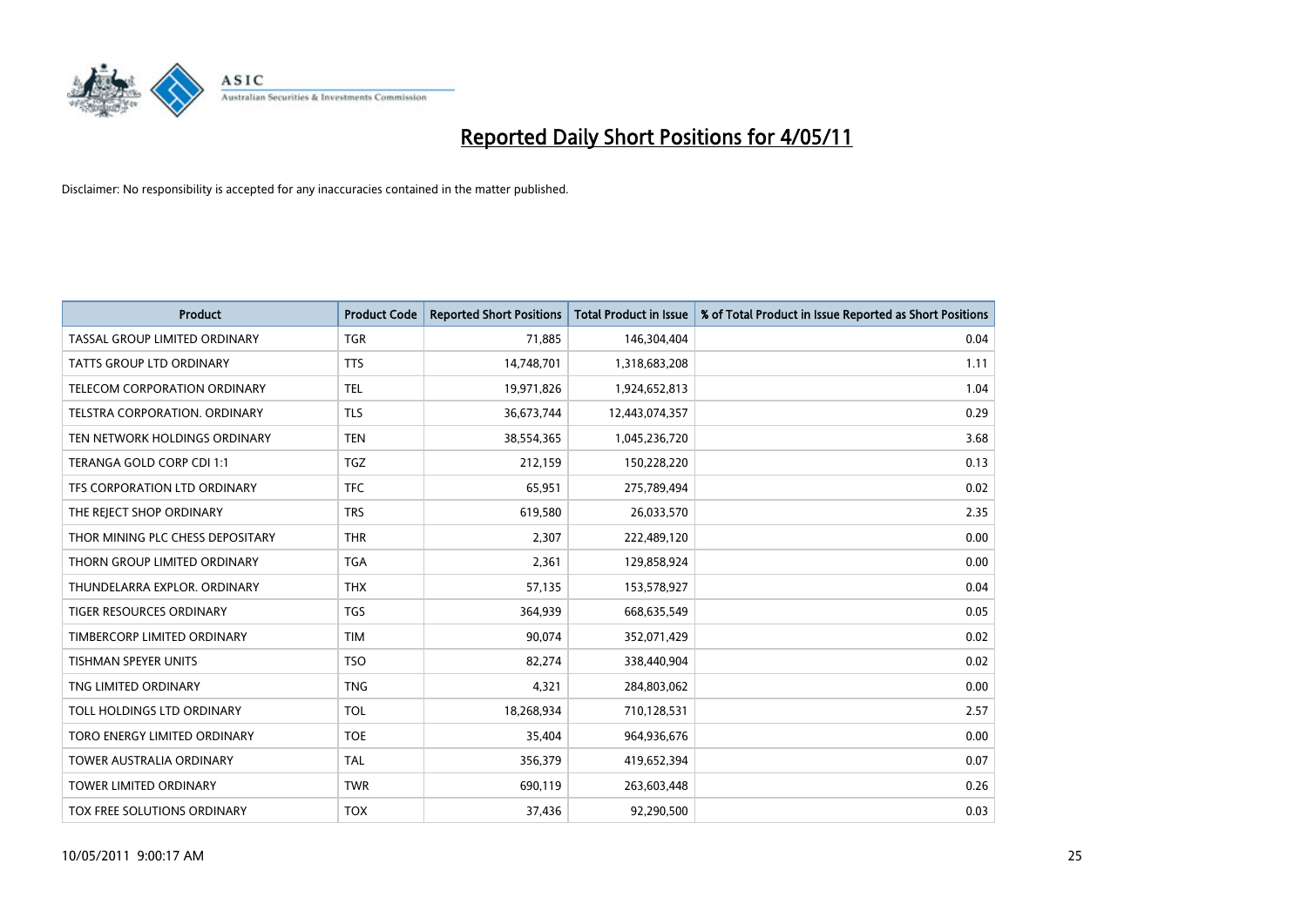

| <b>Product</b>                            | <b>Product Code</b> | <b>Reported Short Positions</b> | <b>Total Product in Issue</b> | % of Total Product in Issue Reported as Short Positions |
|-------------------------------------------|---------------------|---------------------------------|-------------------------------|---------------------------------------------------------|
| TPG TELECOM LIMITED ORDINARY              | <b>TPM</b>          | 4,387,298                       | 775,522,421                   | 0.56                                                    |
| TRANSFIELD SERV INFR STAPLED SECURITIES   | <b>TSI</b>          | 133,914                         | 438,756,421                   | 0.03                                                    |
| <b>TRANSFIELD SERVICES ORDINARY</b>       | <b>TSE</b>          | 7,912,592                       | 549,715,957                   | 1.45                                                    |
| TRANSPACIFIC INDUST. ORDINARY             | <b>TPI</b>          | 15,529,517                      | 960,638,735                   | 1.59                                                    |
| TRANSURBAN GROUP TRIPLE STAPLED SEC.      | <b>TCL</b>          | 5,369,599                       | 1,443,543,731                 | 0.36                                                    |
| TRINITY GROUP STAPLED SECURITIES          | <b>TCQ</b>          | 3.419                           | 203,405,927                   | 0.00                                                    |
| TROY RESOURCES NL ORDINARY                | <b>TRY</b>          | 42,891                          | 87,968,823                    | 0.04                                                    |
| UGL LIMITED ORDINARY                      | UGL                 | 5,091,314                       | 166,047,171                   | 3.06                                                    |
| UNILIFE CORPORATION CDI US PROHIBITED     | <b>UNS</b>          | 524,997                         | 273,245,765                   | 0.18                                                    |
| UXC LIMITED ORDINARY                      | <b>UXC</b>          | 45,584                          | 305,789,718                   | 0.01                                                    |
| VALAD PROPERTY GROUP STAPLED US PROHIBIT. | <b>VPG</b>          | 3,906,243                       | 115,108,116                   | 3.39                                                    |
| <b>VDM GROUP LIMITED ORDINARY</b>         | <b>VMG</b>          | 11,116                          | 193,127,749                   | 0.01                                                    |
| <b>VENTURE MINERALS ORDINARY</b>          | <b>VMS</b>          | 152,539                         | 220,943,592                   | 0.06                                                    |
| <b>VIRGIN BLUE HOLDINGS ORDINARY</b>      | <b>VBA</b>          | 42,236,903                      | 2,210,197,600                 | 1.91                                                    |
| <b>VISION GROUP HLDGS ORDINARY</b>        | <b>VGH</b>          | 78,000                          | 74,061,110                    | 0.11                                                    |
| <b>VITA GROUP LTD ORDINARY</b>            | <b>VTG</b>          | 75,190                          | 142,499,800                   | 0.05                                                    |
| VITERRA INC CDI 1:1                       | <b>VTA</b>          | 3,828                           | 68,629,939                    | 0.01                                                    |
| WATPAC LIMITED ORDINARY                   | <b>WTP</b>          | 43,121                          | 183,341,382                   | 0.01                                                    |
| <b>WDS LIMITED ORDINARY</b>               | <b>WDS</b>          | 701                             | 144,055,662                   | 0.00                                                    |
| WEBJET LIMITED ORDINARY                   | <b>WEB</b>          | 416,285                         | 77,961,278                    | 0.53                                                    |